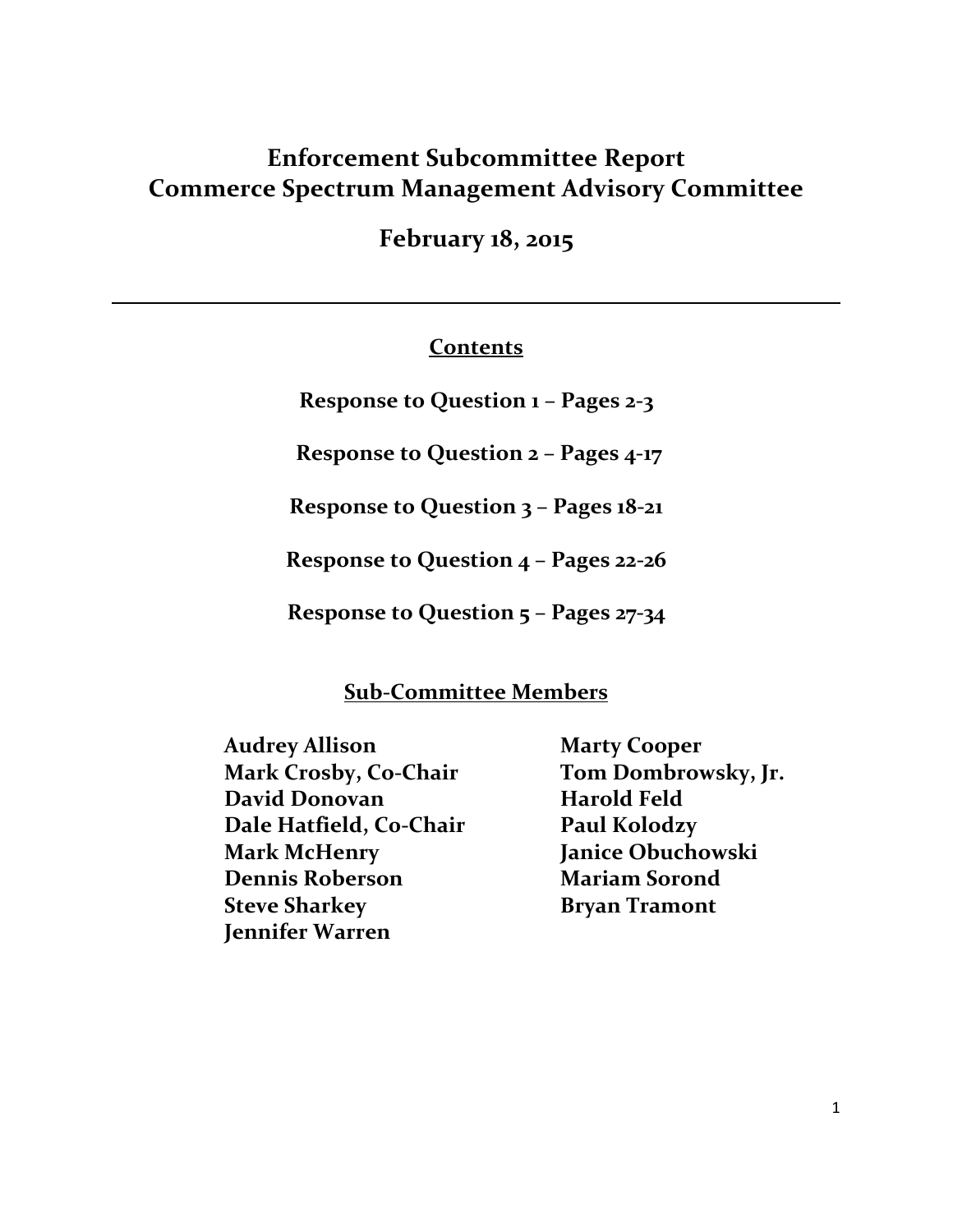# **Question 1**

**Question 1** In a shared spectrum environment involving both federal and non-federal users, what types of sharing criteria would need to be specified in the FCC's ex ante regulations, and what can be subject to post-rulemaking/post auction negotiated coordination agreements or other sharing arrangements?

**Assumption** The FCC and NTIA shall identify and report within the *ex ante* rules, the majority of the operational and technical rules governing the sharing of Federal Government spectrum, including interference mitigation and enforcement processes, to provide abundant clarity for incumbent Federal Government users and prospective commerical operators in advance of the commencement of any competitive bidding action.

- System Reconfiguration/Expansion Rights The *ex ante* regulations should define incumbent Federal Government system relocation/expansion and technology enhancement rights, and the process by which these rights will be communicated to spectrum partners and industry acquiring access to such spectrum. It is assumed that once a Federal Government band has been identified for sharing, that new Federal Government system sites would be prohibited (from what?) or, subject to post-rulemaking/post auction negotiated coordination agreements.
- Define Exclusion and Coordination Zones The *ex ante* regulations should define the parameters by which exclusion and coordination zones are determined. It is assumed that within the former, no non-Federal Government devices are permitted to transmit, and within the latter, non-Federal Government transmitters and devices may transit on a secondary, non-interference basis. The boundaries of these zones and the occupancy rights may change subject to post-rulemaking/post auction negotiated coordination agreements.
- Spectrum Access/Occupancy Rights The *ex ante* regulations should identify the types of users (classes) that may be authorized to operate in the shared bands and, further, specifically prioritize as necessary, spectrum access rights. Federal Government or commercial operator incumbent operations would be afforded primary spectrum use rights (priority access) within either exclusion or coordination zones, and non-Federal Government devices would be afforded secondary, non-interference use within coordination zones. Occupancy rights may change subject to post-rulemaking/post auction negotiated coordination agreements. During times of local/national emergency or time of public necessity, the Federal user would be permitted to obtain access for the duration of the emergency.
- Maximizing the Effectiveness of Coordination Zones The *ex ante* regulations should note the requirement that affected Federal Government and commercial licensee representatives with decision making authority will mutually determine what shall define an unacceptable level of interference to Federal Government incumbent systems notwithstanding the source of the RF signal(s) within coordination zones, how such measurements will be determined, and the party(s) responsible for funding, building and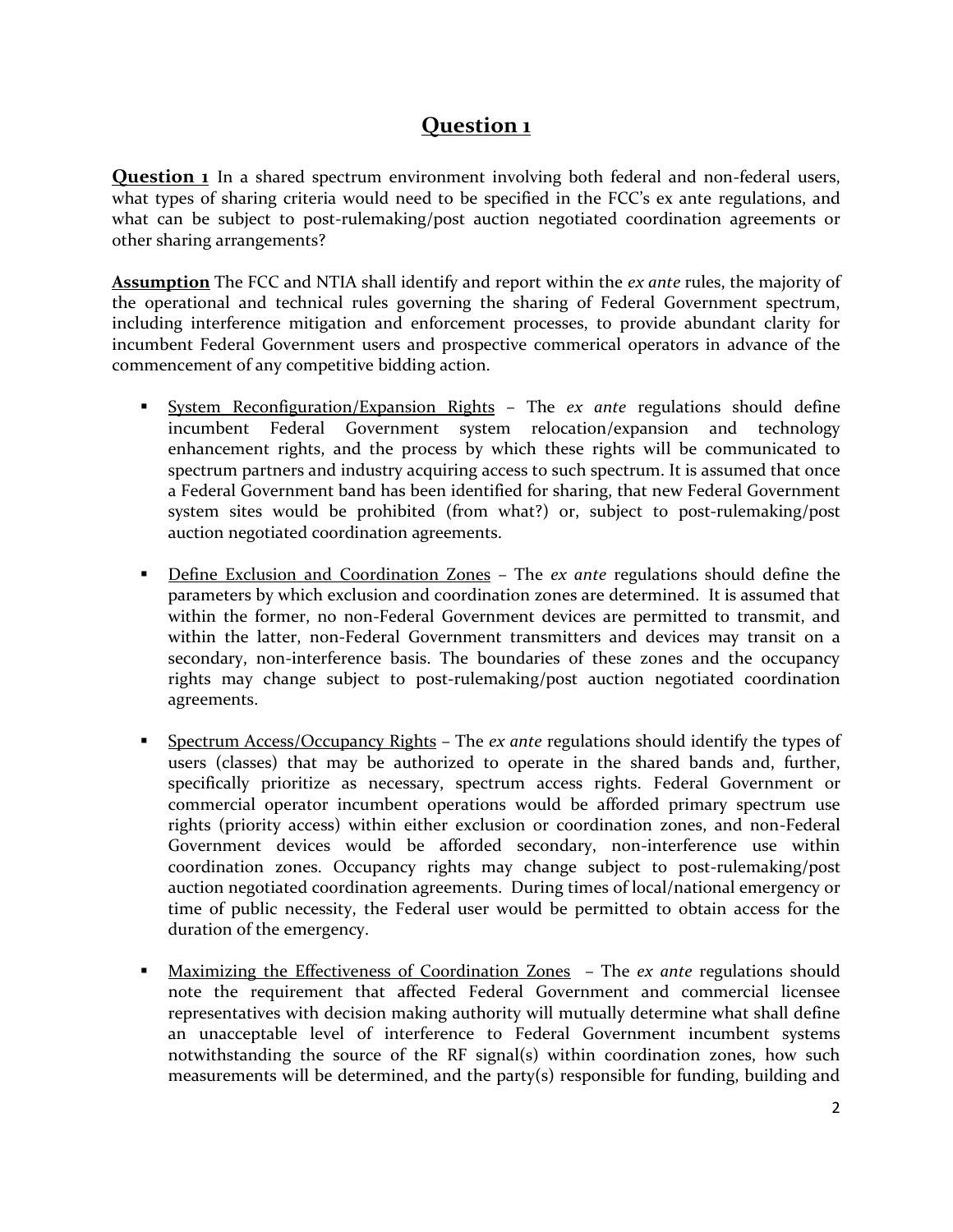maintaining the RF measurement capability. Coordination zone RF environments, method of assessments, the definition of maximum tolerable noise floors, RF measurement tools and funding responsibilities could be subject to post-rulemaking/post auction negotiated coordination agreements.

- Spectrum Access Systems The *ex ante* regulations should note that independent Spectrum Access System providers will be selected, based on capability, to recognize and monitor the location of all non-Federal Government wireless devices in shared bands, and shall disable such devices within any exclusion zones. The number and location of wireless devices shall be made available by the SAS provider to those parties responsible for maintaining acceptable RF noise floors within coordination zones. The responsibilities of SASs may be amended subject to post-rulemaking/post auction negotiated coordination agreements.
- Equipment Standards The *ex ante* regulations should require that equipment typeaccepted for use within shared bands shall have the capability to disable the device in the event it is purposely modified to circumvent geographic use and other technical requirements that are adopted to promote maximum spectrum efficiency.
- **Other Matters Additional requirements that would promote the sharing of Federal** Government or commercial spectrum in *ex ante* and/or post-rulemaking/post auction negotiated agreements may include the following:
	- *License terms* for commercial entities, renewal rights; and, operational expectations of Federal Government systems (*ex ante*);
	- Justification for and initiation of *enforcement activities* in conjunction with NTIA, FCC, affected Federal Agencies or commercial operators (*ex ante* awareness of participation requirement and post-rulemaking/post auction negotiated coordination agreement); and
	- Formation of *Incumbent Technical Advisory Committees* composed of affected Federal Government, non-Federal Government, and incumbent industry representatives who may have the responsibility to monitor interference mitigation processes, enforce or modify interference mitigation processes within exclusion and coordination zones, and request enforcement actions as the committee or members of the committee deem appropriate (*ex ante* awareness of requirement and post-rulemaking/post auction negotiated coordination agreement).

Mark Crosby and Audrey Allison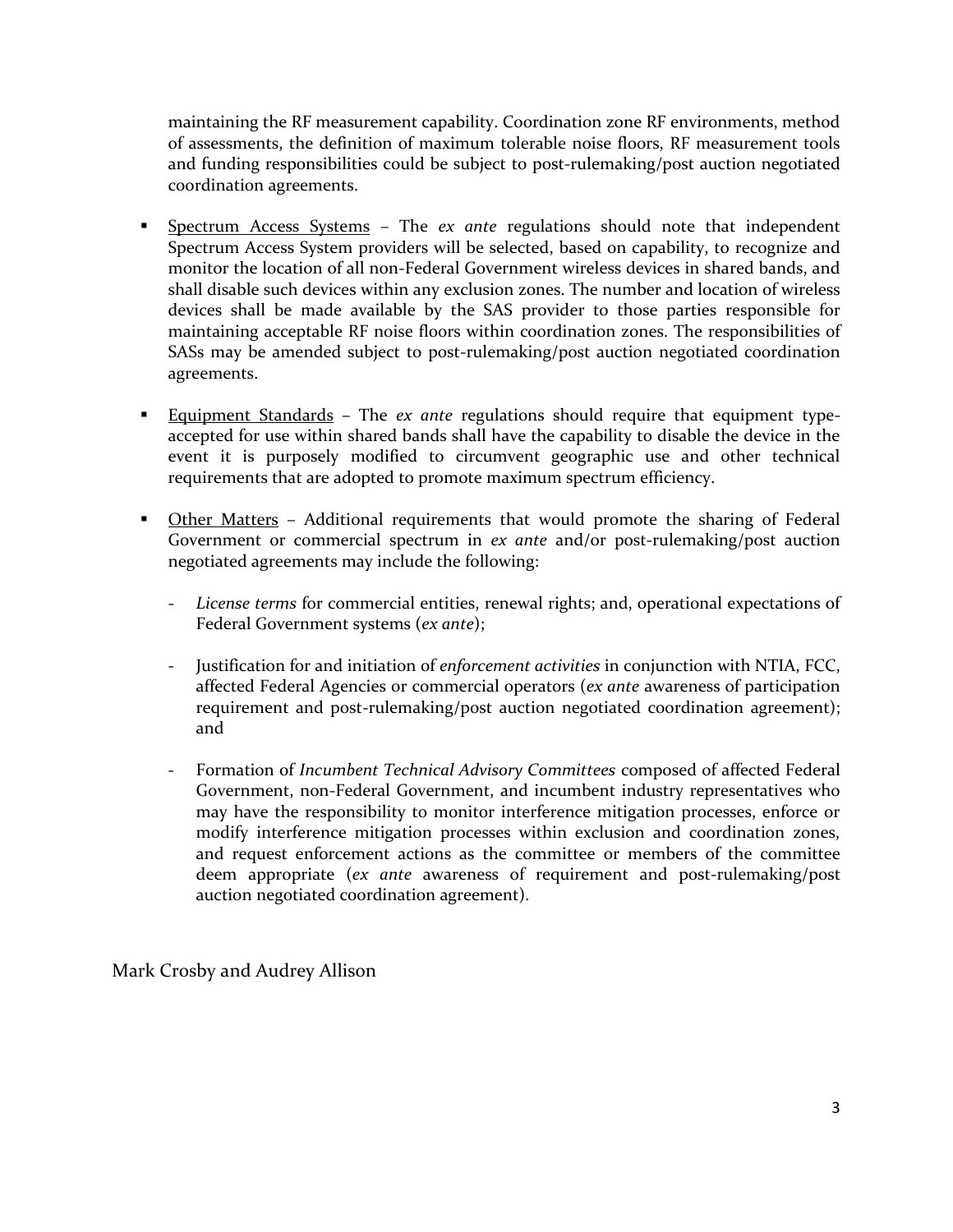## **Question 2**

**Question 2** How would negotiated coordination agreements or other sharing arrangements be enforced and by whom?

## **1.0 Framing the Enforcement Question: Which Federal Agency Has Authority to Enforce Sharing Agreements between Federal and Non Federal Users?**

The issue of enforcement has been addressed by several CSMAC working groups.<sup>1</sup> These Reports discussed a myriad of enforcement issues surrounding spectrum sharing. In the present case, the working group has been tasked with a specific question:

### **How would negotiated coordination agreements or other sharing arrangements be enforced and by whom?**

The question presumes there is a sharing agreement flowing from an FCC decision authorizing sharing between federal and non-federal users.<sup>2</sup> Such an agreement is likely to include one or more mechanisms to insure interference avoidance.<sup>3</sup> The question is whether the FCC or NTIA has the authority to enforce spectrum sharing arrangements between a federal user and non-federal user.<sup>4</sup> In other words, does the FCC, NTIA, the courts, federal agency user and non-federal user have shared authority to enforce the agreement?

 1 *See e.g*., Report CSMAC Enforcement Working Group, Submitted March 28,2014; Final Report, Interference and Dynamic Spectrum Access Subcommittee, Commerce Spectrum Management Advisory Committee, NTIA (Nov. 8, 2010)

http://www.ntia.doc.gov/files/ntia/publications/csmac\_interferencecommitteereport\_01102011.pdf (CSMAC 2010); Report CSMAC Enforcement Subcommittee Draft Responses, October 9, 2014.

 $2$ <sup>2</sup> This report assumes there is an agreement between a federal and non-federal user that is licensed by the FCC. We recognize that sharing may take place with non-federal entities that are either unlicensed or are operating with blanket licenses. These scenarios raise important "privity of contract" issues. For example, it is not readily apparent what types of sharing agreements would exist between a federal user and entities authorized to operate as unlicensed operators. Would a sharing agreement be signed between the federal user and an SAS system or database operator? Would an agreement be executed with the manufacturers of the devices? We would expect that such agreements could vary depending on the sharing scenario and may involve multiple parties. Whatever terms of the agreements, we suggest that the mechanisms described herein may be applicable to such arrangements. Nonetheless, this raises a number of issues beyond the immediate question of contractual enforcement and deserves further exploration. We suggest NTIA examine this question in more detail.

<sup>&</sup>lt;sup>3</sup> This report will not focus on the specific technical mechanisms that may be used to avoid interference such as power limits, exclusions zones, SAS systems or other forms of dynamic spectrum access. Rather we will focus our discussion on which branch of the federal government has the authority to enforce spectrum sharing arrangements involving federal and non-federal users, which may include a variety of interference avoidance techniques. Non-federal users include state governments.

<sup>&</sup>lt;sup>4</sup> We need not explore enforcement issues pertaining to sharing among federal spectrum users or sharing among non-federal users. NTIA, through the IRAC, has authority over federal users. The enforcement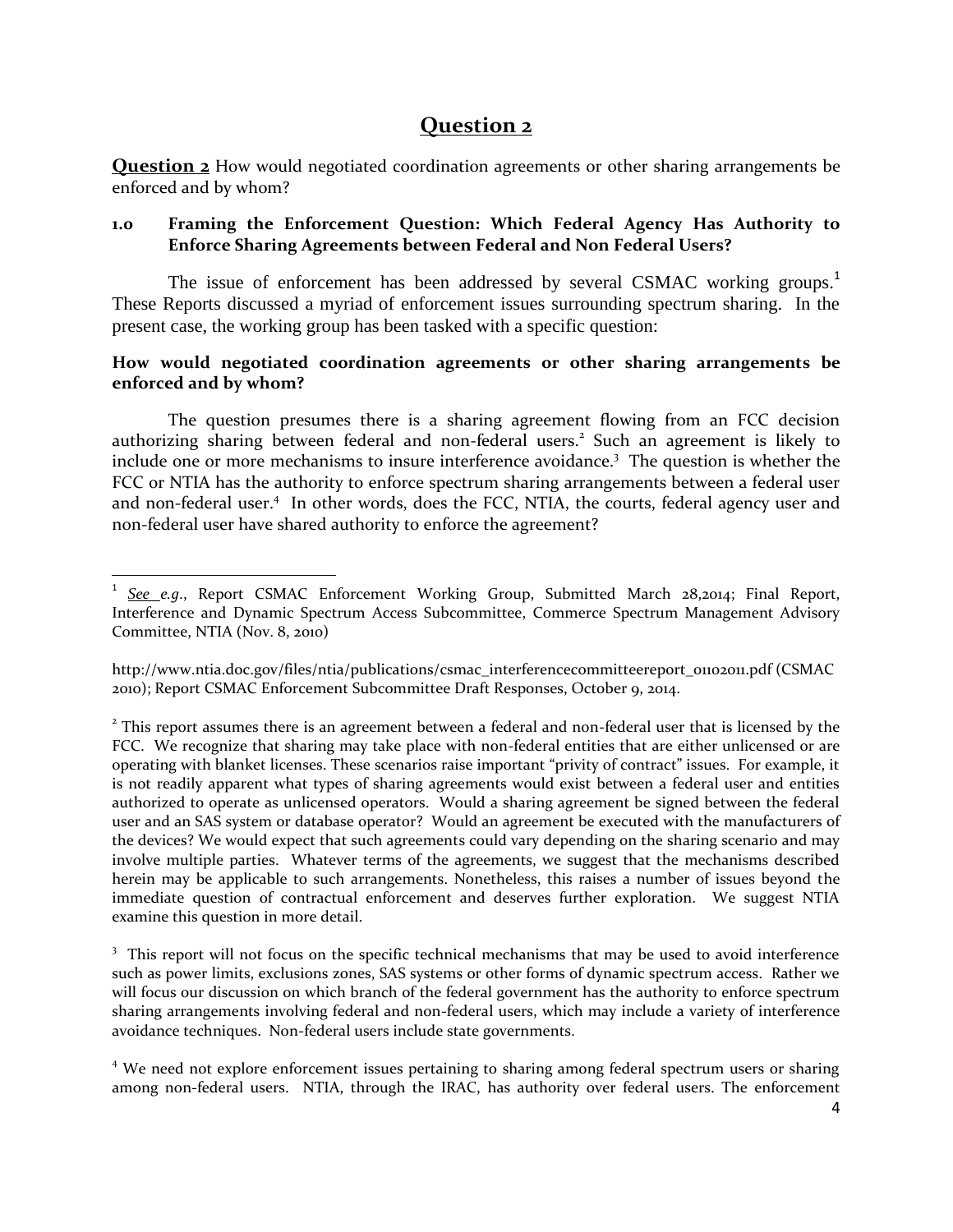The question is important and timely. Dynamic sharing between federal and non-federal users is fast becoming a reality. As the PCAST Report noted:

The technology and governance mechanisms now exist to enable dynamic sharing of underutilized spectrum on a band-by-band basis, while ensuring that primary Federal operations are both protected from interference and able to upgrade their own technologies and use of a band in the future. The system proposed in this report is based on the presumption that all bands with primary Federal users should be open to the greatest practical extent to non-interfering uses.<sup>5</sup>

Federal and non-federal sharing raises the basic jurisdictional questions. The Federal Communications Commission, and independent agency, governs non-federal uses and is authorized by, and is subject to Congressional oversight.<sup>6</sup> The FCC appears to have no authority over federal entities using spectrum. NTIA has authority over federal spectrum users, but has no authority over non-federal users.<sup>7</sup> The issues presented go beyond that of statutory jurisdiction. Because it is considered an arm of the Congress, attempts by the FCC to regulate spectrum use by federal executive branch agencies raises fundamental separation of power issues. The same issues

authority of the FCC over non-federal entities is well settled. This is not to suggest that the current enforcement approaches should not be improved. As we will discuss *infra*, additional enforcement tools may be required for adequate enforcement of federal and non-federal sharing arrangements. As previous CSMAC working groups have noted, there are a number of recommendations the can be employed to improve enforcement. *See* Final Report, Interference and Dynamic Spectrum Access Subcommittee, Commerce Spectrum Management Advisory Committee, NTIA (Nov. 8, 2010) http://www.ntia.doc.gov/files/ntia/publications/csmac\_interferencecommitteereport\_01102011.pdf (CSMAC)

 $\overline{\phantom{a}}$ 

<sup>5</sup> President's Council of Advisors on Science and Technology, Report to the President: Realizing the full Potential of Government-held Spectrum to Realize Economic Growth, July 2012 at 22. (PCAST Report)

6 *See* 47 USC § 151 et seq. (creating the FCC for the purpose of regulating interstate comer by wire and radio; 47 U.S.C Section 301 (the Act purpose is to maintain federal control over radio spectrum and requiring that all uses be authorized; 47 U.S.C. Section 303 (authorized the FCC to adopt regulations to avoid interference and use radio spectrum effectively and in the public interest).

<sup>7</sup> 47 U.S. § 901 (c) (directs NTIA to foster full and efficient use of radio spectrum by the Federal government); 47 U.S.C Section 305 (radio stations belonging to the federal government shall be use frequencies assigned to each or to each class by the President).

The functions relating to assigning frequencies to radio stations belonging to and operated by the United States, or to classes thereof, conferred upon the President by the provisions of Section 305(a) of the Communications Act of 1934, were transferred to the Secretary of Commerce by Reorganization Plan No. 1 of 1977 and Executive Order 12046 of March 26, 1978. The National Telecommunications and Information Administration (NTIA) Organization Act, as revised, directs the Secretary to assign to the Assistant Secretary and the NTIA the responsibility for the performance of the Secretary's communications and information functions. These functions were transferred to the Assistant Secretary of Commerce for Communications and Information (Administrator, NTIA) by Department of Commerce Organization Order (DOO) 10-10, effective date of September 28, 1992. This authority and delegation has been codified in the NTIA Organization Act, Pub. L. No. 102-538, 106 Stat. 3533 (1992) (codified at 47 U.S.C. 901 et seq.)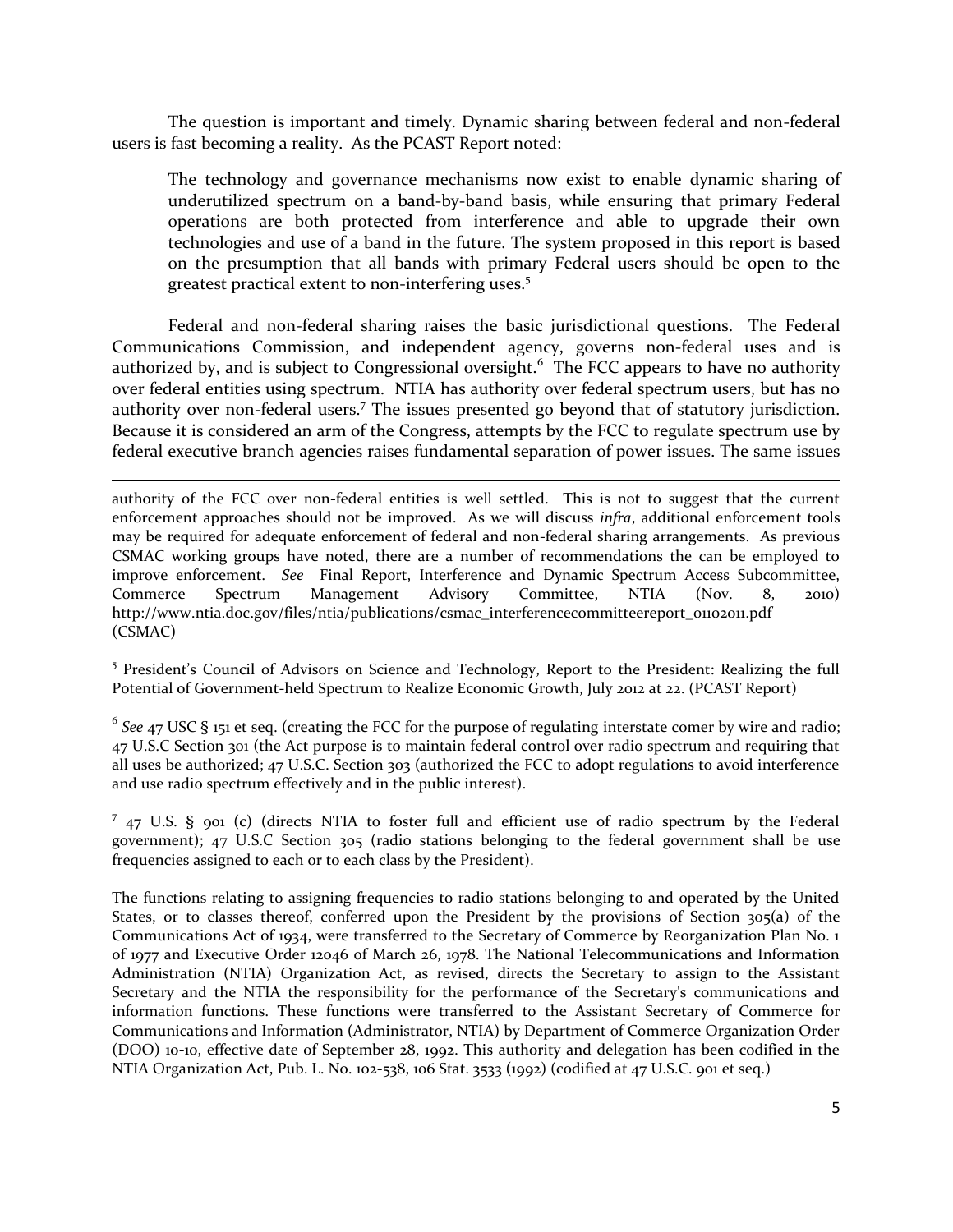arise if NTIA, which is part of the Executive Branch, attempted to regulate non-federal users that fall under the FCC's control.<sup>8</sup> The limitations on the jurisdiction and authority are clear.<sup>9</sup> Thus enforcement issues governing federal and non-federal users may give rise to fundamental separation of power issues.

Historically, the FCC and NTIA have avoided the jurisdictional and separations of power problem by working cooperatively. In fact, the FCC and NTIA are required by statute to cooperate in long range spectrum planning.

### **2.0 FCC and NTIA Spectrum Coordination Efforts**

By law, the Assistant Secretary for Communications and Information (NTIA) and the Chairman of the FCC are required to cooperate to develop a comprehensive long range plan for improved management of spectrum resources.<sup>10</sup> The Assistant Secretary for Communications and Information and the Chairman of the FCC are required to meet, at least biannually, to conduct joint spectrum planning.<sup>11</sup> Congress explained the importance of this coordination when passing the Budget Reconciliation Act of 1993, which gave the FCC auction authority pursuant to §309(j).

Section 112 of the Conference Agreement contains the provision on national spectrum allocation planning. The conferees adopted the language from both the House Bill and the Senate amendment with respect to the requirement of annual meetings between the Assistant Secretary and the Chairman of the Commission. One of the purposes of these annual meetings is to plan for the shared use of spectrum between commercial and Federal government users. Such planning will provide certainty to potential bidders for commercial licenses and will thus increase the value of such licenses.<sup>12</sup>

Pursuant to these directives, the FCC and NTIA have a long-standing Memorandum of Understanding (MOU) regarding interference and spectrum. Signed in 2003, the Memo of Understanding required the FCC to "[C]ooperate with the NTIA and endeavor to give notice of all proposed actions that could potentially cause interference to government operations." Similarly,

 $11$  47 U.S. Code § 922

 $\overline{\phantom{a}}$ 

 $8$  The primary exception to this general rule is in the case of a national emergency. In these situations, the President has the authority under § 707 of the Communications Act to shut down non-federal licensees. *See, e.g*., Section 706 of the Communications Act of 1934, *codified as amended* at 47 U.S.C. § 606; Executive Order 12046, "Relating to the Transfer of Telecommunications Functions," 43 Fed. Reg. 13349 (Mar. 29, 1978)

<sup>&</sup>lt;sup>9</sup> The FCC's lack of enforcement jurisdiction over federal spectrum users appears to be unambiguous. See *City of Arlington vs. FCC* 133 S.Ct. 1863 (2013) (where statute is ambiguous, federal agency is entitled to deference on jurisdictional questions)

 $10$  47 U.S.C. § 902(b) (2) (L) (i). Department of Commerce Organization Order § 6j (j. Develop, in cooperation with the Federal Communications Commission, a comprehensive long-range plan for improved management of all electromagnetic spectrum resources, including jointly determining the National Table of Frequency Allocations)

<sup>&</sup>lt;sup>12</sup> Conference Report of the Committee on the Budget of the House of Representatives, to Accompany H.R. 2264, August 4, 1993 at 474.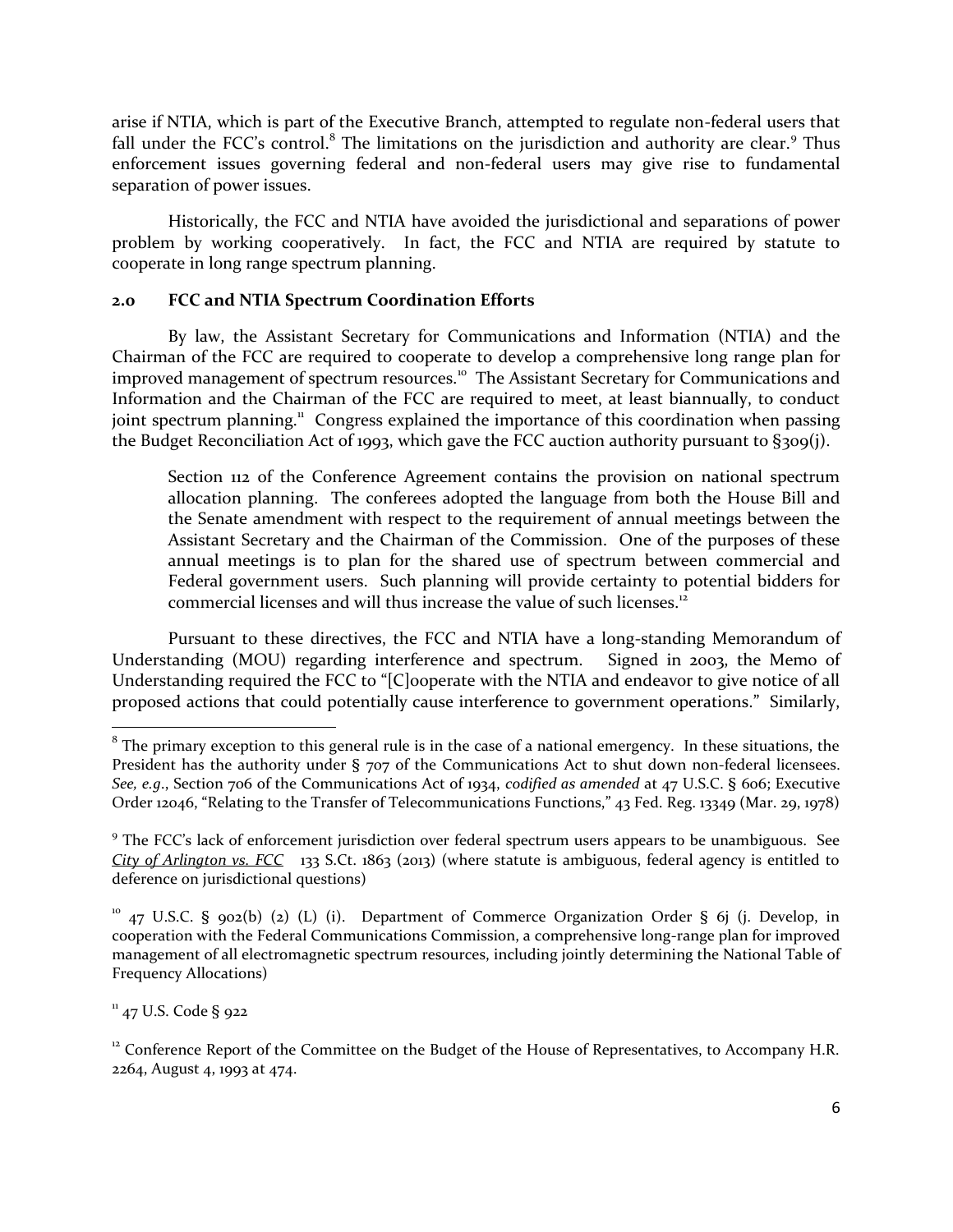NTIA was obligated to coordinate with the FCC on proposed action that could potentially cause interference to non-government operations.<sup>13</sup> The MOU states further that the FCC and NTIA "will resolve technical, procedural and policy differences by consensus whenever possible."<sup>14</sup>

The MOU between the FCC and NTIA envisions coordination and planning at the allocation and assignment phase. At the time, spectrum policy focused on ensuring that separate commercial and federal allocations did not interfere with each other. The agreement did not envision instances where federal and non-federal entities are involved in dynamic sharing arrangements. Neither the MOU, nor its statutory underpinnings grants the FCC the authority to compel a federal user to comply with it rules governing sharing with commercial entities. Similarly, the MOU does not confer upon the NTIA the power to enforce spectrum rules on nonfederal entities.

In recent years NTIA and the FCC have worked closely in a number of sharing contexts. For example, the AWS I and AWS III proceedings illustrate the trend to develop a higher level of cooperation between the NTIA and the FCC in the context of sharing. In the AWS I proceeding, the Commission worked closely with NTIA to craft a coordination procedure before the full band transition was completed. The procedures required AWS-1 licensees to contact federal licensees to get information to perform an interference analysis and established procedures for potential objections by federal agencies.<sup>15</sup> In the AWS III proceeding, the FCC pursuant to § 309(j) (16) C, authorized non-federal entities to use spectrum prior to termination of an eligible federal entities authorization. However, a condition was placed on the non-federal user's license that it could not cause harmful interference to the federal user pending NTIA's termination of the federal user's authorization.<sup>16</sup> Similarly, the FCC has enacted temporary non-interference conditions for licenses operating in the 1695-1710 MHz and 1755 -1780 MHz band until NTIA terminates applicable authorizations of the incumbent federal entity.<sup>17</sup>

The FCC and NTIA have continued to develop models governing both temporary and permanent sharing. For example, in the 1755-1780 MHz proceeding the FCC has recognized that the FCC and NTIA should issue Joint Public Notices that will govern the coordination process.

 $\overline{a}$ 

<sup>&</sup>lt;sup>13</sup> Memorandum of Understanding between the Federal Communications Commission and the National Telecommunications and Information Administration, January 31, 2003. [https://apps.fcc.gov/edocs\\_public/attachmatch/DOC-230835A2.pdf](https://apps.fcc.gov/edocs_public/attachmatch/DOC-230835A2.pdf)

<sup>14</sup> *Id*.

<sup>&</sup>lt;sup>15</sup> Federal Communications Commission and NTIA Coordination Procedures in the 1710-1755 MHz Band, Public Notice, 21 FCC Rcd 4730 (2006).

<sup>&</sup>lt;sup>16</sup> AWSIII NPRM 28 FCC Rcd at 1150 Para 67.

<sup>&</sup>lt;sup>17</sup> *Report and Order*, In Re Amendment of the Commission's Rules with Regard to Commercial Operations in the 1695-1710 MHz, 1755-1780 MHz and 2155-2180 MHz Bands, GN docket No 13-185, FCC 14-31, released March 31, 2014 at Para 219.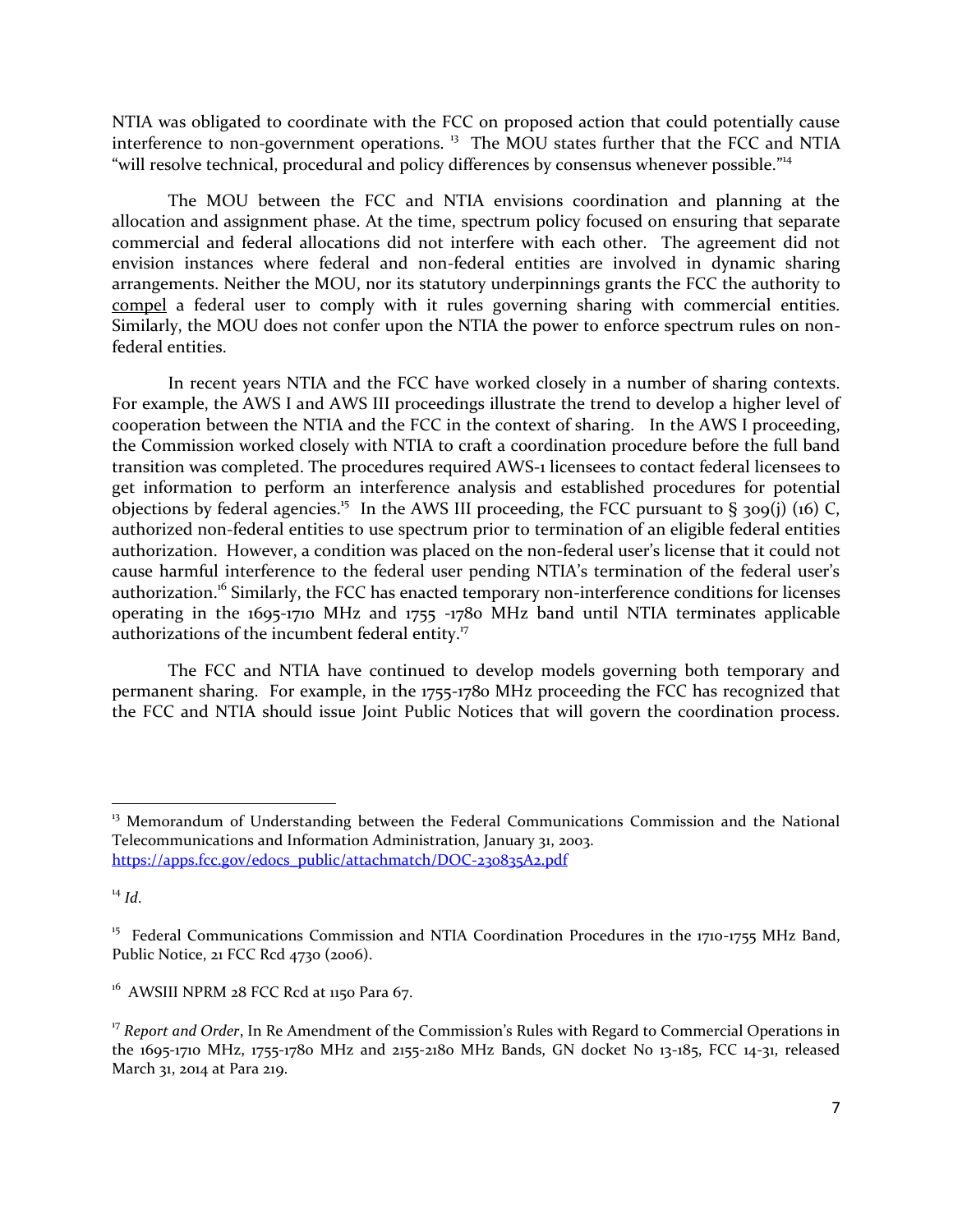This includes not only the issuance of Joint Public Notices, but contemplates "a written agreement among all relevant parties."<sup>18</sup> The FCC noted:

In this regard, we authorize and direct the Wireless Telecommunications Bureau to work with the NTIA staff, in collaboration with affected Federal Agencies or CSMAC members to develop a joint FCC and NTIA Public Notice with information on coordination procedures in the  $1695-1710$  MHz and  $1755-1780$  MHz bands.<sup>19</sup>

The FCC noted further that it expected good faith efforts from both federal incumbents and non-federal users with respect to sharing information and interference methodologies for the purpose of developing real-time monitoring systems around existing federal operations.<sup>20</sup>

In the FCC's *Further Notice of Proposed Rulemaking* in the 3.5 GHz Band, the FCC proposed a three tiered approach to federal and non-federal sharing when creating Citizens Broadband Service.<sup>21</sup> In the *Further Notice*, the Commission recognized that complex sharing raised unique enforcement issues:

We acknowledge that the proposals in this *FNPRM* may raise unique enforcement issues for the Commission. Managing real time interactions between a large number of potential Priority Access Licensees and GAA users while ensuring that Incumbent users are protected from harmful interference could present novel enforcement challenges for the Commission to address.<sup>22</sup>

To further coordination, the FCC proposed to create "designated" Spectrum Access Administrators that would be approved by the FCC. These administrators would maintain the database; establish protocols and procedures for sharing spectrum in the band.<sup>23</sup>

<sup>19</sup> *Id.* at Para. 221

l

<sup>20</sup> *Id.* at 84 Para 222.

21 Under this framework, existing primary operations – including authorized federal users and grandfathered FSS earth stations - would make up the Incumbent Access tier and would receive protection from harmful interference. The Citizens Broadband Radio Service would be divided into Priority Access and GAA tiers of service, each of which would be required to operate on a non-interference basis with the Incumbent Access tier. The FCC proposed that any party that meets basic eligibility requirements under the Communications Act be eligible to hold a PAL or, when authorized, operate a CBSD on a GAA basis in the Citizens Broadband Radio Service. *Amendment of the Commission's rules with regard to Commercial Operations in the 3550-3650 GHZ Band,* Gen Docket 12-354, FCC 14-49 *released April 23, 2014* at Para. 19 (CBRS FNPRM)

<sup>22</sup> *Id.* at 50 Para. 162.

<sup>23</sup> *Id.* at 32 Para. 105. Employing SAS administrators and database managers raises potentially interesting enforcement questions. Presumably non-compliance by non-federal users may lead the FCC to seek enforcement by denying the user access to the database. The more interesting question is whether the SAS administrator has the authority to deny access to a federal user in cases where the user violates sharing

<sup>18</sup> *Report and Order* 1695-1710 MHz Bands at 83 Para. 220.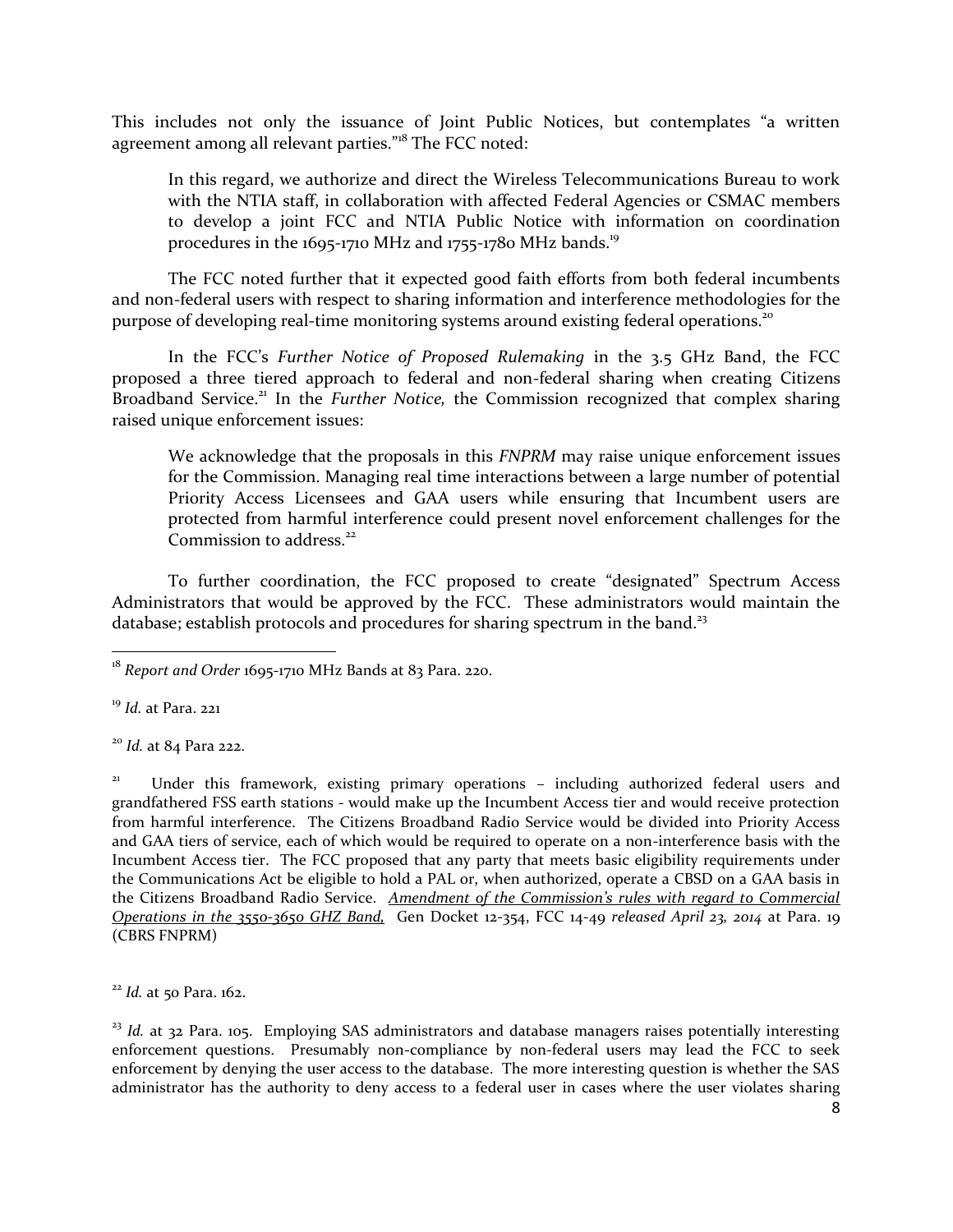There is also movement towards requiring federal and non-federal users to adopt specific agreements that will govern sharing. The Department of Defense (DoD) has already commenced the process of moving systems out of the 1755-1780 MHz band and moving them to the 2025-2110 MHz band, which is currently used for broadcast auxiliary services (BAS). In amending the US Table of Frequency of Allocations for the 2025-2110 MHz band, a specific footnote encouraged DoD to enter into a Memorandum of Understanding with broadcasters regarding sharing. As NTIA noted:

As stated in the proposed US footnote, **coordination should occur via a memorandum of understanding between the federal and non-federal fixed and mobile operators** in the Television Broadcast Service, the Cable Television Relay Service, or the Local Television Transmission Service. A disclosure process similar to  $47$  CFR § 27.1134(e) (2) (agreements between AWS-4 operators and federal entities) would be appropriate and should be incorporated into the FCC rules.<sup>24</sup>

There is precedent for this type of agreement. Broadcasters and the Department of Defense have been involved in sharing the 2GHz band for some time. In 2009, DoD and the Society of Broadcast Engineers, representing the broadcasters, entered into a Memorandum of Understanding to govern spectrum sharing in areas surrounding 11 military uplink sites.<sup>25</sup> Apart from the specific technical coordination provisions, the MOU states that it can only be modified by mutual consent of both parties and is binding on the parties their successors and assigns.<sup>26</sup> Moreover the MOU is subject to the NTIA Manual of Regulations and Procedures (Redbook) and applicable FCC rules. $27$  It is to be reviewed every five years.

<sup>26</sup> *Id.* at 8 Para. F

 $\overline{a}$ 

rules. In these cases, it would appear that the FCC, NTIA, non-federal users and federal users have agreed to operate consistent with an SAS approach.

<sup>&</sup>lt;sup>24</sup> Letter from Karl Nebbia, Associate Administrator Office of Spectrum management NTIA to Julius Knapp, Chief Office of Engineering and Technology, Federal Communications Commission, dated November 25, 2013 page 2 note 7.

 $25$  Society of Broadcast Engineers/Department of Defense Memorandum of Understanding on 2025-2110 Spectrum sharing, April 30, 2008 filed as *Ex parte* Comments by Engineers for the Integrity of Broadcast Auxiliary Service spectrum in ET Docket 00-258 and WT Docket 02-55, December 29, 2009. <http://www.eibass.org/images/filings/eibass%20sbe-dod%20mou%20cover.pdf>

<sup>&</sup>lt;sup>27</sup> *Id.* at Para. G. While the agreement indicates that it is subject to NTIA and FCC regulations, it does not contain specific provisions regarding procedures for enforcing the agreement. It appears that problems would be brought to the attention of the FCC. At that point the FCC and NTIA would engage in a cooperative dispute resolution process.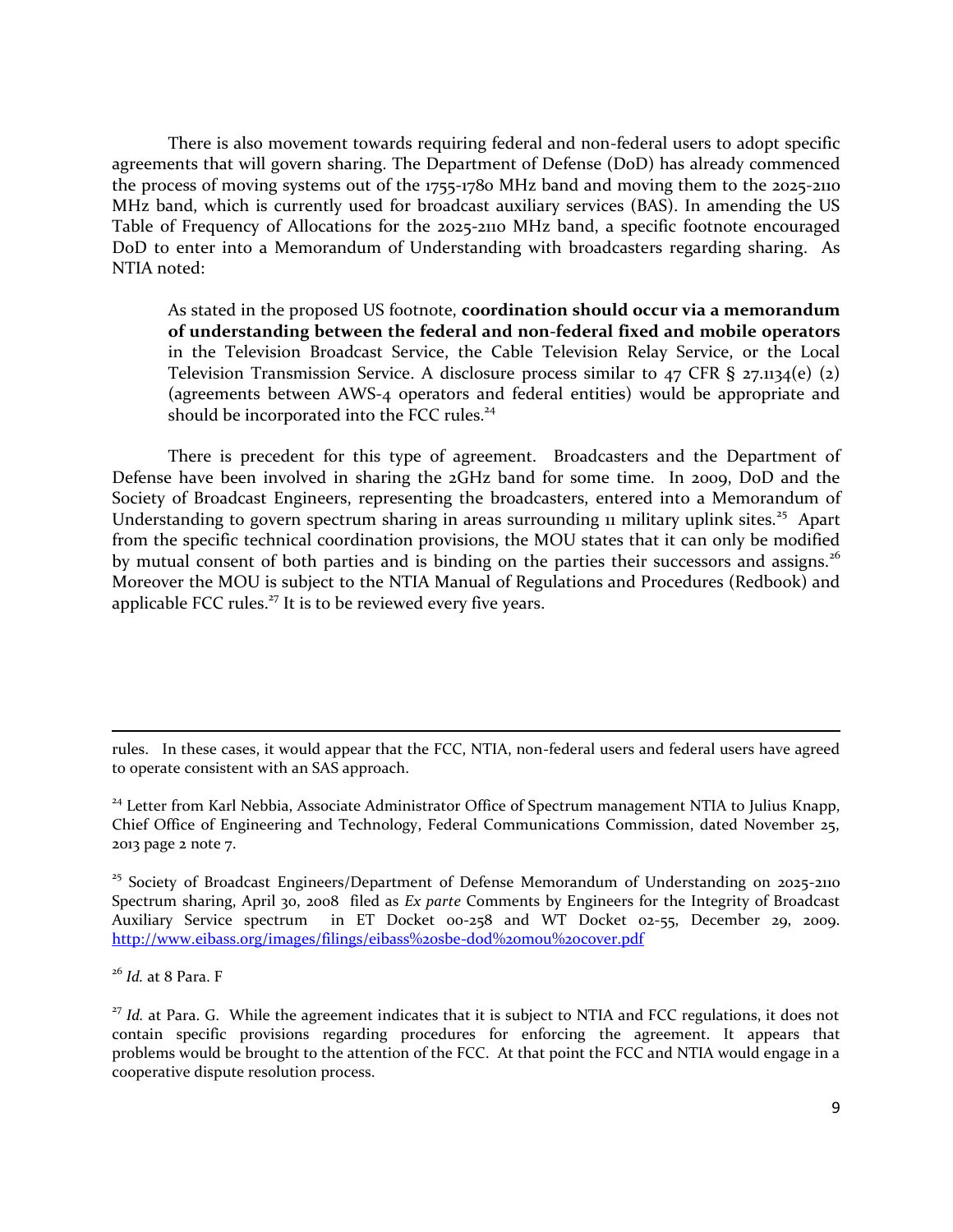The MOU between DoD and the Society of Broadcast Engineers may prove to be an effective means of outlining the sharing responsibilities of federal and non-federal users. $28$ Because of DoD funding issues, there are not yet any satellites in the 2 GHz range and operational sharing has not yet taken place. As a result, there has been no need to confront the enforcement issues. Nonetheless, the MOU is serving as the foundation for coordination between broadcasters and DoD as more federal services are moved into 2025 to 2110 MHz band. Discussions among the Society of Broadcast Engineers, the National Association of Broadcasters and DoD continue under this framework.

While policies for increased cooperation are evolving, the FCC and NTIA must still grapple with increasingly complex coordination issues. The level of cooperation in a dynamic sharing environment will require increased cooperation between federal and non-federal users. While real progress is being made, the fundamental jurisdictional questions regarding which federal agency is able to enforce these agreements remains.

#### **3.0 Enforcing Sharing Agreements: Toward and Revised Cooperative Process**

A core concern among federal and non-federal entities sharing spectrum dynamically is the ability to create a regulatory environment that will allow for enforcement transparency and the timely resolution of interference disputes. Without an efficient dispute resolution process, federal and non-federal users are less likely to make the necessary investment in new technologies.

The jurisdictional limits of the FCC and NTIA make it difficult to rely on one entity to become the sole arbiter of interference disputes between federal and non-federal user sharing spectrum on a dynamic basis.<sup>29</sup> It is not evident that this issue can be resolved by a statutory change in a timely manner.<sup>30</sup> At this point the FCC and NTIA appear to be developing a case-bycase approach to sharing. Nonetheless, a case by case approach does not necessarily provide a uniform, overarching enforcement framework with respect to sharing agreements. It still begs the question. Who enforces such sharing agreements?

The working group suggests building on recent coordination experience and expanding the MOU process. We believe the approach described below creates a transparent and uniform

 $\overline{\phantom{a}}$ 

<sup>&</sup>lt;sup>28</sup> The agreement is interesting because SBE is signing to facilitate the process for broadcasters. DOD entered into MOUs with local broadcasters in each of the 11 areas as well. Presumably other sharing arrangements will involve that actual non-federal users transmitting on shared frequencies.

<sup>&</sup>lt;sup>29</sup> To the extent a breach of a sharing arrangement would constitute a violation of an FCC rule; one could assume that the FCC is the technical legal authority to determine if its rules have been breached. Of course the FCC and NTIA will have coordinated prior to the adoption of the rule. As noted, *infra*, at Section 3.3.2, the creation of a formal arbitration process to guide a decision regarding whether there has been a violation of the rule would be helpful. It would allow NTIA participate in this process.

<sup>&</sup>lt;sup>30</sup> Enacting legislation of this magnitude may take several years. As noted previously, private sector and federal sharing arrangements are already moving forward. These sharing arrangements need some certainty with respect to enforcement. Time is of the essence.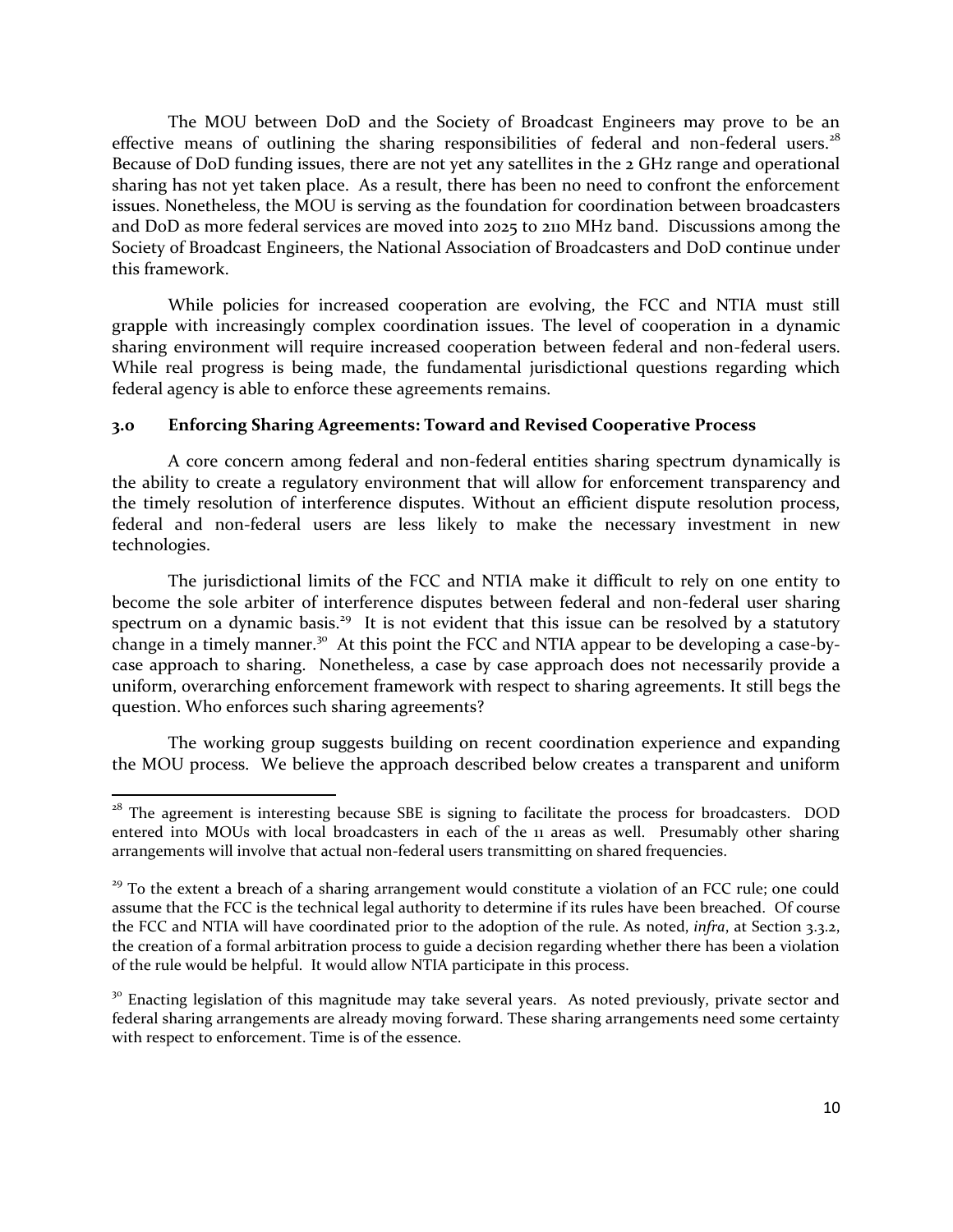dispute resolution and enforcement process, while at the same time providing flexibility to address the unique aspects of individual sharing scenarios. The proposal envisions two levels. The first level of MOU would require the FCC and NTIA to enter into an agreement that would require each agency to enact parallel enforcement (dispute resolution) tools. Each agency would agree to use these tools/remedies in the event of an unresolved dispute between the parties. The second level MOU would be signed by the federal and non-federal users and would contain a provision subjecting both users to the enforcement tool kit adopted by the FCC and NTIA. In the event of a breach, the federal user could petition the FCC for enforcement (usually through NTIA) and the non-federal user may request the FCC to coordinate with NTIA.<sup>31</sup>

### **3.1 Overarching Memorandum of Understanding between NTIA and the FCC**

We envision a parallel NTIA and FCC enforcement approach, which will allow spectrum sharing agreements to be governed by a consistent enforcement framework without raising difficult jurisdictional issues. The working group recommends that NTIA and the FCC enter into a new overarching Memorandum of Understanding (MOU) that will govern dynamic sharing arrangements between federal and non-federal users. The MOU should outline enforcement procedures that would be adopted by NTIA and the FCC. These rules and enforcement procedures would be adopted pursuant to each agency's rule making authority. In some respects, this is an extension to the current approach of issuing a Joint Public Notice.<sup>32</sup> We would envision, however, the establishment of an overall parallel enforcement framework that would be applicable to different sharing arrangements. This framework would allow federal and nonfederal users to employ similar enforcement procedures that have been adopted by the FCC and NTIA. In this regard, we believe NTIA may want to explore including some basic elements.

#### **3.2 Mutually Enforceable Rights**

l

A cornerstone of the MOU approach is to have NTIA and the FCC agree that they will mutually enforce interference rules that underpin any sharing arrangement. Federal users would be able to rely on the FCC's authority over non-federal spectrum users to enforce sharing arrangements. Alternatively, non-federal entities will be able to rely on NTIA to take necessary actions against federal users in the event there is a breach of a sharing agreement.

<sup>&</sup>lt;sup>31</sup> In the event of a breach, the federal user could petition the FCC for enforcement through NTIA. The FCC would be obligated to enforce its rules against a non-federal user consistent with the underlying sharing order and the terms of the MOU signed between NTIA and the Commission. Such action should also be consistent with the terms of the "second level" MOU signed between the federal agency and non- federal user. In the case of a non-federal user's complaint against a federal user, we would contemplate that the non-federal user would initially file with the FCC. If there was a violation, then the FCC would request NTIA to remedy the situation consistent with the MOU signed between the Commission and NTIA. Such action should also be consistent with the terms of the "second level" MOU signed between the federal and non-federal user

<sup>&</sup>lt;sup>32</sup> For example, the CAMAC Bi-Directional Working Group is proposing that FCC and NTIA issue a joint statement of sharing principles.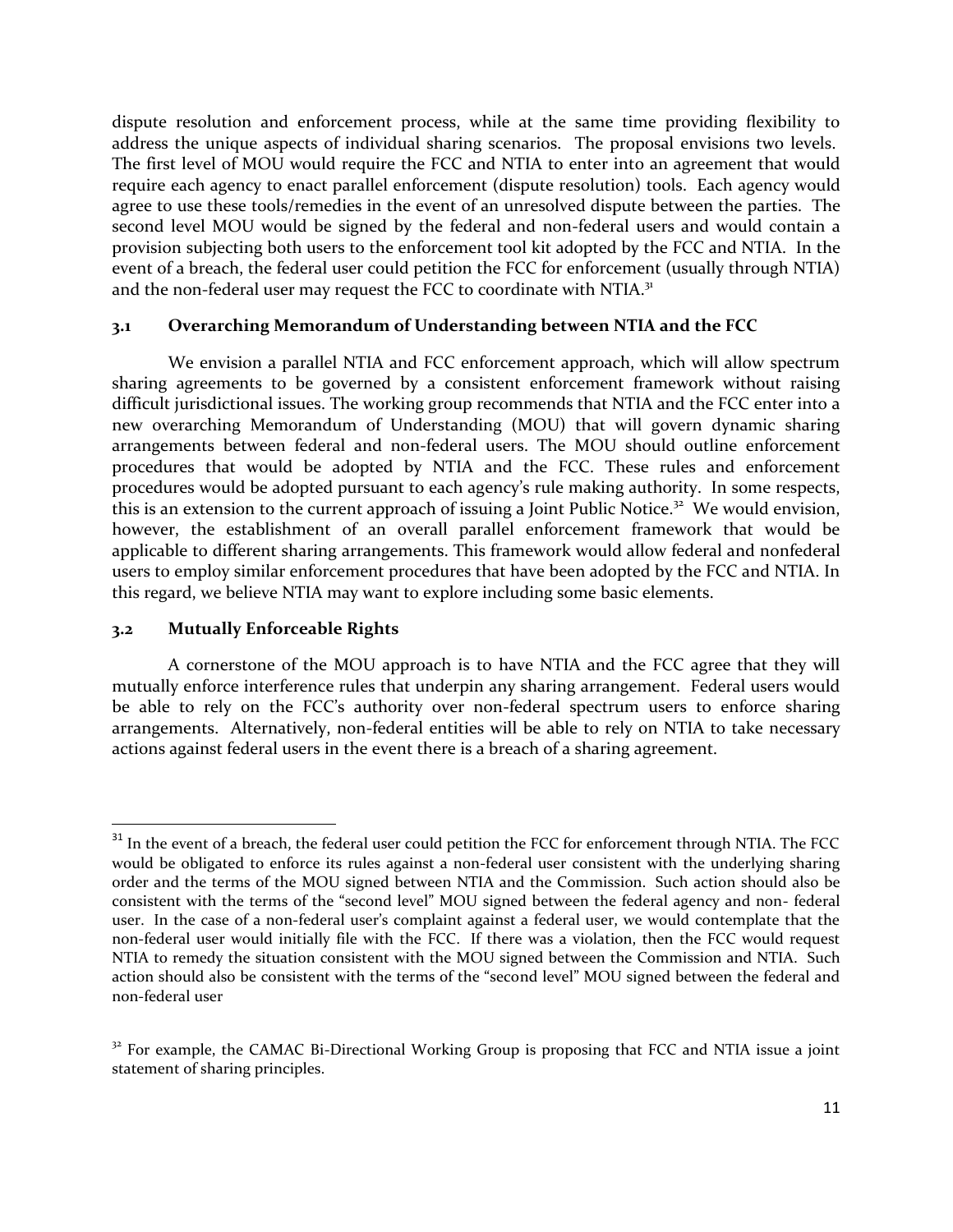#### **3.3 Uniform Rules and Enforcement**

We suggest the overarching MOU require NTIA and the FCC to enact the similar enforcement rules and procedures that will govern sharing agreements between federal and nonfederal users. At a minimum, the MOU should require NTIA and the FCC to enact ex ante rules or policies addressing the following issues:

## **3.3.1 Establish Uniform Enforcement with respect to Interference Avoidance Techniques**

As noted by other CSMAC working groups, a number of interference avoidance techniques may be employed is different sharing scenarios. Each technique may have a different enforcement aspect. For example, some may limit power on co-channels and adjacent channels. Other approaches may employ sensing technologies or impose geographic restrictions. We presume the FCC's underlying order authorizing spectrum sharing would operationally define harmful interference and the various interference avoidance techniques that will be employed. Whatever the techniques are adopted, both NTIA and the FCC should establish procedures and mechanisms to enforce these requirements.

### **3.3.2 Arbitration**

 $\overline{\phantom{a}}$ 

One way to insure uniformity is to create a joint NTIA/FCC coordination committee to oversee federal and non-federal sharing. If appropriate, NTIA and the FCC should create a standing interference arbitration committee. Comprised of NTIA and FCC officials, the committee would make initial enforcement recommendations to both the FCC and NTIA.<sup>33</sup> An FCC/NTIA arbitration panel would have several benefits. Like a special master under F.R.C.P 53, it could help the parties arbitrate the dispute and reach agreement. If parties fail to resolve a dispute among them, then the arbitrator could render a preliminary decision. To the extent the parties do not want to abide by the decision of the arbitration panel, the panel's decision could help guide the FCC in making a decision in cases where there has been a violation of its rules. The U.S. Court of Appeals would have oversight over the FCC's decision. At the present time the FCC and NTIA work cooperatively when adopting sharing rules at the rule making stage of the process. The arbitration process would allow them to continue this cooperation during the dispute resolution/enforcement stage.<sup>34</sup>

<sup>&</sup>lt;sup>33</sup> In this regard the arbitration/coordination committee could serve a function similar to a special master under Rule 53 of the Federal Rules of Civil Procedure.

<sup>&</sup>lt;sup>34</sup> A more difficult question involves situations where interference occurs, but both parties are operating consistent with established rules. Ultimately, these situations may require the FCC/NTIA to revisit the underlying sharing rule. To avoid such "gaps," the FCC and NTIA may want to consider including the arbitration process in any underlying sharing rule. In other words, the FCC would expressly authorize the use of arbitration in the event there is an interference problem, even in cases where there is compliance with the rules. Federal and non-federal users would then include such a provision in their sharing agreements. Because this provision will be in an agreement between the federal and non-federal user, it would be enforceable. This would give an arbitration panel the necessary authority to help resolve a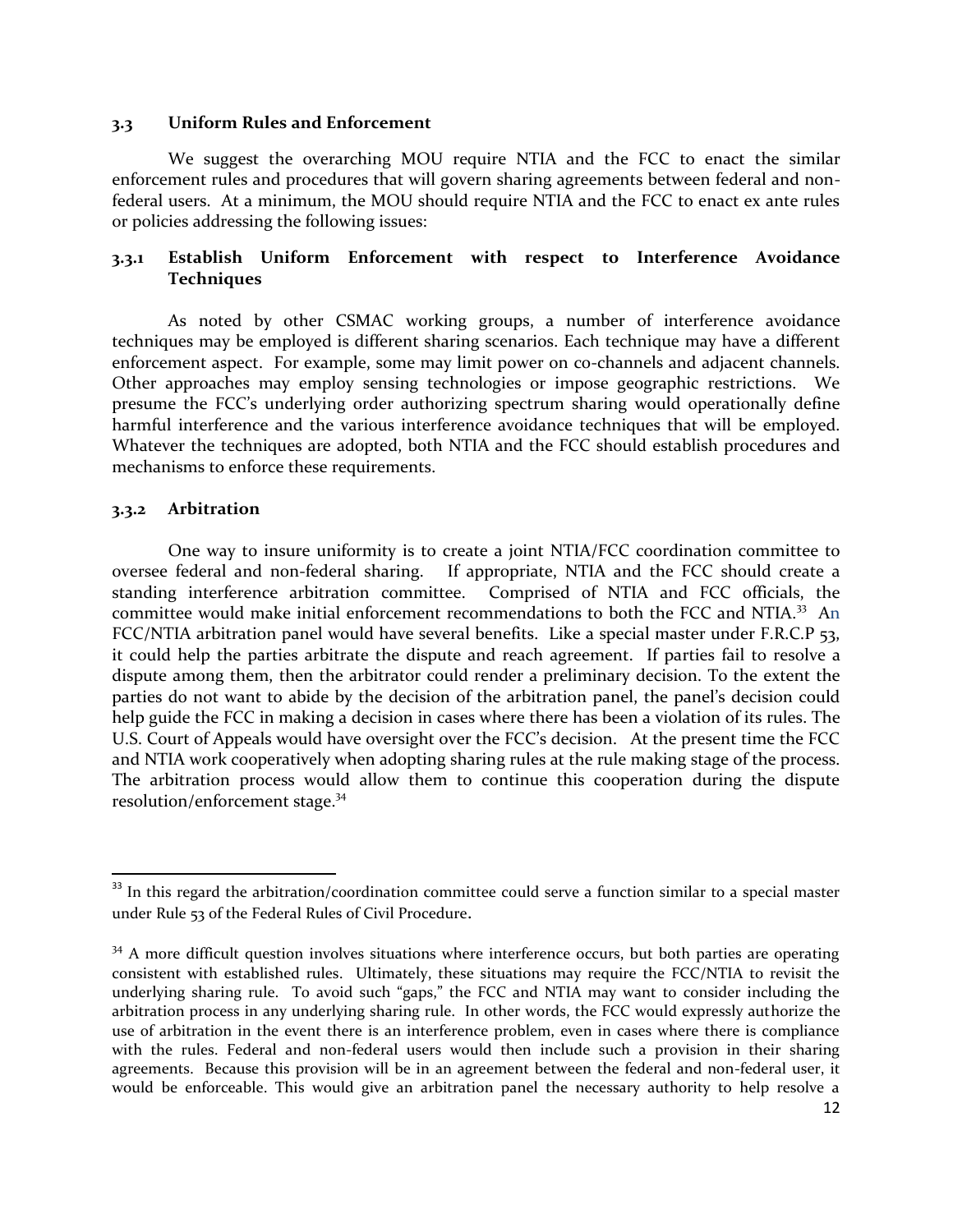Alternatively, if federal and non-federal users prefer to employ an arbitrator selected by the parties themselves, the FCC and NTIA should mutually agree to recognize the results of such arbitration. In this respect parties would be free to establish an arbitration process that would be recognized by the FCC and NTIA.

#### **3.3.3 Interference "Shot Clock" Process**

The MOU should include provisions that would require NTIA and the FCC to enact similar time periods for resolving interference issues for each sharing scenario. Importantly, the time necessary to resolve interference issues may vary depending on the services being shared. For example, if sharing involves public safety services, both agencies may consider adopting a shorter period for resolving interference disputes.

#### **3.3.4 Temporary Interference Restraining Orders (TIRO)**

The MOU should require each agency to adopt similar procedures for expeditiously resolving interference issues on a temporary basis. The burden of proof necessary to obtain a TIRO may vary depending on the sharing scenario. For example, a party seeking a TIRO could be required to make a showing of immediate and irreparable harm to the public or national security. The issue is to balance the due process rights of the individual entities sharing spectrum against the harm being caused by continued interference. Situations involving public safety or national security may, in some instances, require the immediate issuance of a TIRO. Importantly, the underlying sharing order could establish the specific TIRO procedures for the emergency shutdown of an interfering system. Importantly, the nature and scope of the TIRO process should be known to both parties in advance. This will allow both federal and non-federal entities to properly assess the risks associated with sharing before expending resources.

In addition, the Federal government has broad powers over communications in the case of an emergency.<sup>35</sup>. In particular, Section 706 of the Communications Act (different than the 706 report provision) confers on the President the authority to suspend rules applicable to radio stations and devices, and to shut down such facilities, in cases of war, public peril, national emergency, or disaster.<sup>36</sup> Specifically, Subsection (c) provides that "[u]on proclamation by the President that there exists war or a threat of war, or a state of public peril or disaster or other national emergency, ... the President, if he deems it necessary in the interest of national security or defense, may *suspend or amend* … the rules and regulations applicable to any or all stations or devices capable of emitting electromagnetic radiations … and may *cause the closing* of any station for radio communication ...."<sup>37</sup> This statute gives the President and his delegates broad authority

problem and advise the FCC on interim solutions, pending a change in the underlying rule. We believe this approach warrants further exploration.

 $3^{6}$  47 U.S.C. § 606(c).

 $\overline{a}$ 

<sup>35</sup> *See, e.g*., Section 706 of the Communications Act of 1934, *codified as amended* at 47 U.S.C. § 606; Executive Order 12046, "Relating to the Transfer of Telecommunications Functions," 43 Fed. Reg. 13349 (Mar. 29, 1978); Executive Order 13618, "Assignment of National Security and Emergency Preparedness Communications Functions," 77 Fed. Reg. 40779 (July 11, 2012).

<sup>37</sup> *Id.* (emphasis added).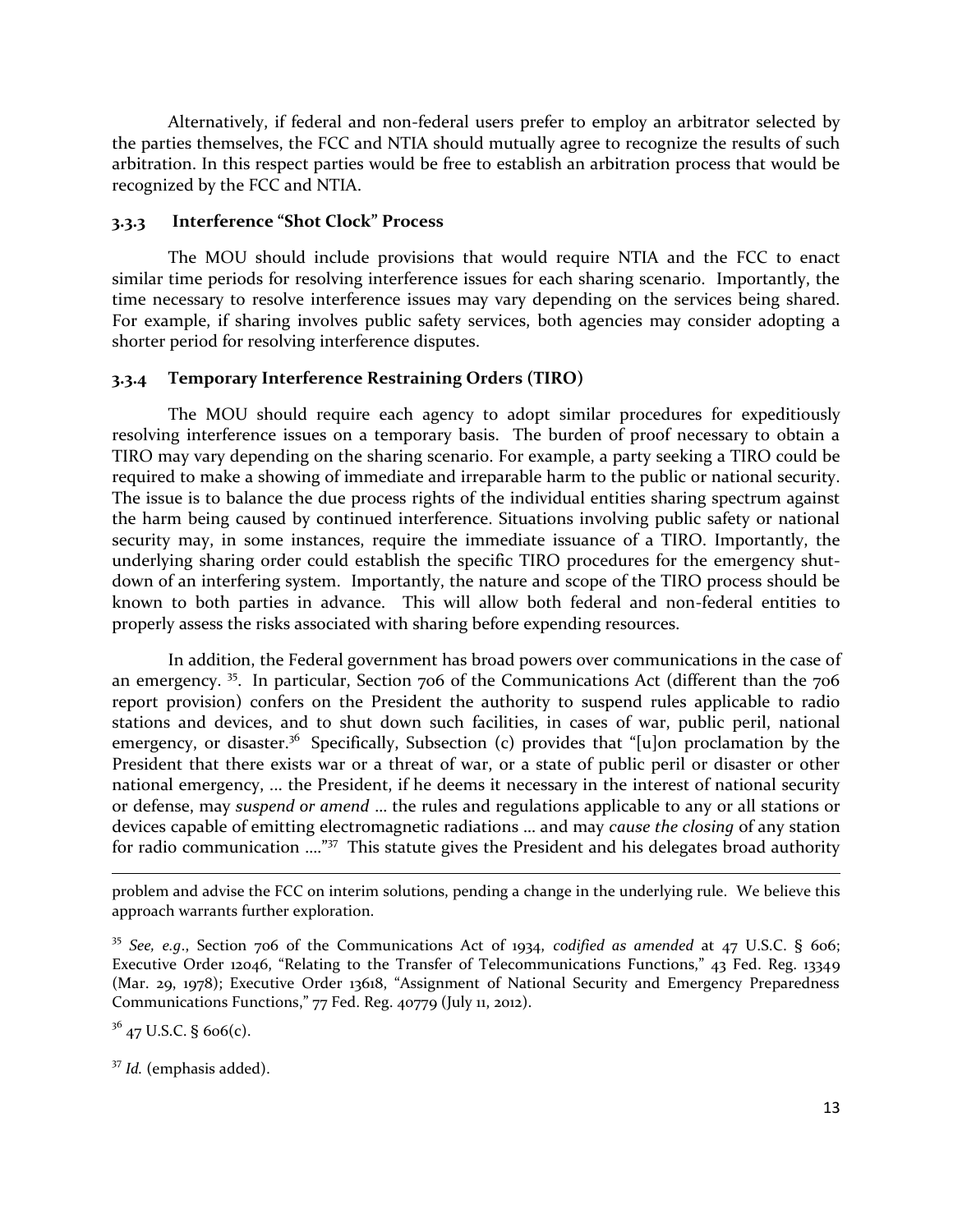to shut down wireless facilities, including facilities that interfere with military or national security transmissions, in cases of in cases of war, public peril, national emergency, or disaster.

## **3.3.5 Penalties**

The MOU should attempt to harmonize the penalties that may be imposed by the NTIA and the FCC. We recognize that both agencies have different remedies. For example the FCC has a variety of enforcement tools such as issuing Notices of Apparent Liability, forfeitures, fines, cease and desist orders, equipment seizures and in the most extreme cases criminal penalties. Moreover, the FCC's administrative process includes procedural rights, including hearings, before penalties are finalized. Because NTIA is working with federal agencies, its enforcement process is vastly different. Nonetheless it does have the authority to modify and revoke federal licenses.<sup>38</sup> Federal entities that do not conform to federal standards have an obligation to eliminate harmful interference.<sup>39</sup> NTIA rules require agencies to cooperate in the event of interference from spurious emissions.<sup>40</sup> The assessment of fines and penalties, important in the non-federal context, would appear to be inappropriate when applied to federal users. Nonetheless, NTIA has the ability to compel compliance by federal agencies to prevent interference.

While recognizing these inherent differences, the Memorandum of Understanding should require each agency to identify and employ penalties and sanctions that will provide sufficient incentives for spectrum users within their respective jurisdiction to comply with interference avoidance rules in a timely fashion. In both cases, the NTIA and the FCC should create similar regulatory mechanisms which would allow for the respective agencies to enjoin users, in a timely manner, from transmitting interfering signals.

## **4.0 Individual Sharing Agreements between Federal Users and Private Sector Entities**

Consistent with the general MOU provisions suggested above, we also suggest that a "second level" of MOU agreements, be executed by the federal and non-federal entities sharing spectrum. As noted previously, this approach is already being employed by DoD and broadcasters in the 2025-2110 GHz band. Because each individual sharing scenario is unique, it would be

l  $38$  The Department of Commerce Organization Order 6(i), states that NTIA is authorized to, "Assign frequencies to, and amend, modify, and revoke frequency assignments for radio stations belonging to and operated by the United States, make frequency allocations, establish policies concerning spectrum assignment allocation and use, and provide the various departments and agencies with guidance to assure that their conduct of telecommunications activities is consistent with these policies."

<sup>&</sup>lt;sup>39</sup> NTIA Manual of Regulations and Procedures for Federal Radio Frequency Management (Redbook), May 2014 §5.1.2 Consequences of Non-conformance with the Provisions of this Chapter states, "In any instance of harmful interference caused by nonconformance with the provisions of this chapter, the responsibility for eliminating the harmful interference normally shall rest with the agency operating in nonconformance."

<sup>&</sup>lt;sup>40</sup> See NTIA Manual of Regulations and Procedures for Federal Radio Frequency Management (Redbook), May 2014 § 2.3.7 states, "Providing appropriate spectrum standards in Chapter 5 are met, an existing station is recognized as having priority over a new or modified station. Nevertheless engineering solutions to mitigate interference may require the cooperation of all parties involved in the application of reasonable and practicable measures to avoid causing or being susceptible to harmful interference."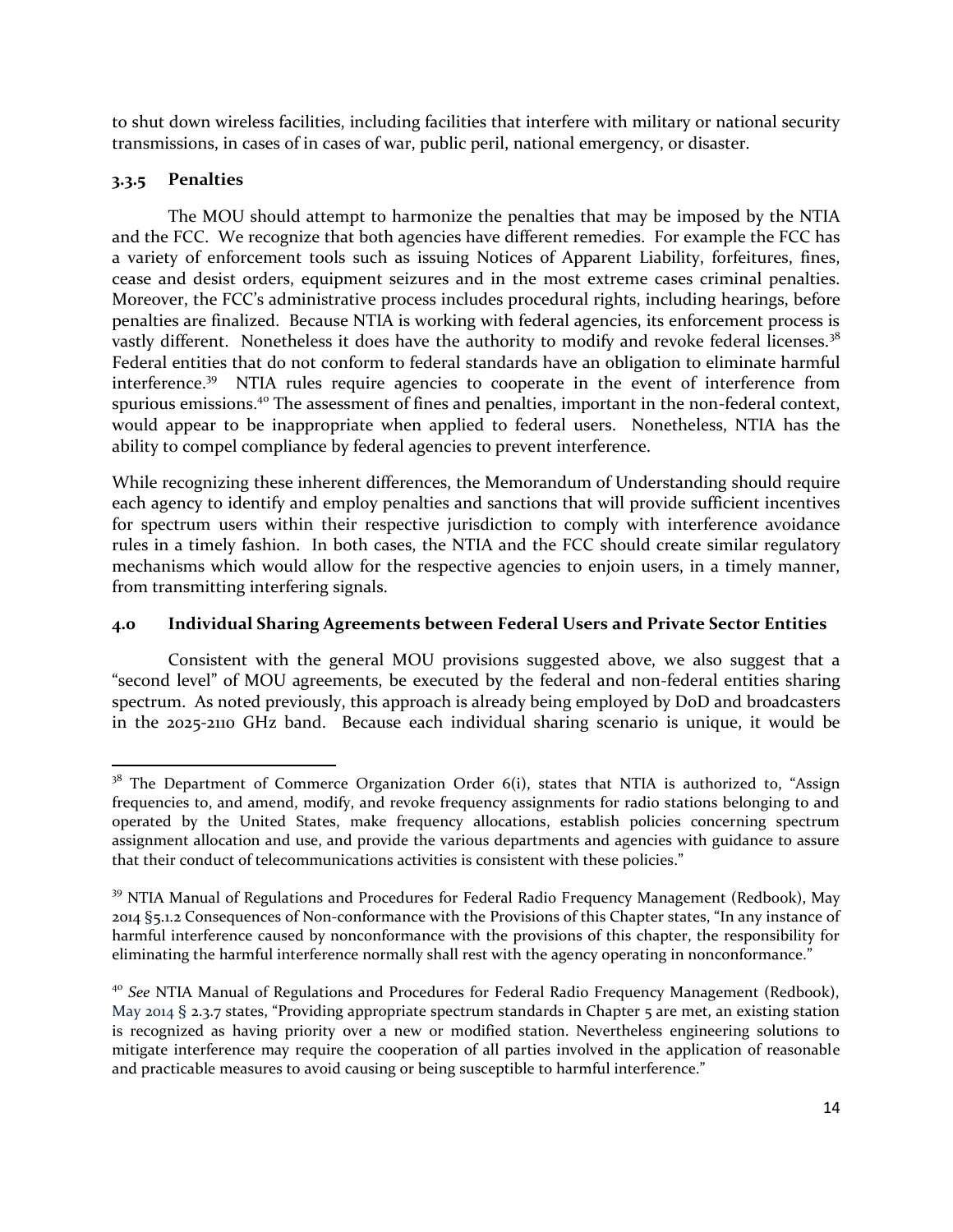difficult for an overarching MOU between the FCC and NTIA to cover all the specific interference enforcement issues confronting those sharing spectrum.<sup>41</sup> These individual arrangements will need the flexibility to address the unique concerns confronting different types of sharing agreements. In some instances, these agreements may involve multiple federal and non-federal users.

We suggest that federal and non-federal entities that will be sharing spectrum enter into a specific MOU that will outline enforcement rights and remedies of the parties. Such an agreement should incorporate the interference standards and mechanisms established by the FCC as part of the underlying sharing rules. While recognizing that each agreement will be unique, we recommend that the enforcement provisions remain consistent with the over-arching enforcement Memorandum of Understanding that is adopted by the FCC and NTIA. In other words, the overarching Memorandum of Understanding will establish a "tool box" of enforcement techniques that may be employed by each agency. The MOU executed by federal and non-federal users would include these techniques in their individual agreements.

By way of illustration, the overarching MOU between the FCC and NTIA would include a provision in which both agencies would enact similar rules and policies enabling them to address interference issues in a timely manner. This should include an interference shot clock and the ability to issues a Temporary Interference Restraining Order (TIRO).

With these mechanisms in place, when the FCC enacts a specific spectrum sharing order it would contain a provision that established specific time frame for an "interference shot clock" or the process of issuing a Temporary Interference Restraining Order. The FCC would then authorize the sharing parties to execute an agreement with these specific provisions incorporated into the agreement. For example, assume an FCC order involved sharing with a non-federal public safety service or critical federal system. In this case, the FCC and NTIA may want to adopt an interference shot clock requiring interference issues to be resolved permanently within 90 days. Similarly, because of the critical nature of the systems involved, the rule may establish standards allowing for the issuance of a TIRO within 48 hours. Whatever time period is adopted, the sharing parties would then incorporate these provisions into a separate MOU among themselves $42$ 

A memorandum of understanding, *i.e*., a contract, entered into between federal and nonfederal users may have an additional enforcement component. The MOU constitutes an agreement between a federal agency and a private sector entity. Any breach of such an agreement

 $\overline{\phantom{a}}$ 

<sup>&</sup>lt;sup>41</sup> For example, the use of different interference avoidance techniques may require different enforcement approaches. Some arrangements may rely primarily on ex ante rules, such as geographic exclusion zones. Other sharing arrangements my rely on ex post fact interference enforcement such as establishing an interference threshold and requiring users to file specific complaints in areas where that threshold has been violated. Many sharing arrangements will include a combination of interference avoidance approaches. Moreover, the arrangement may involve various primary and secondary users.

 $42$  Alternatively, the FCC's order could authorize and require both the federal and non-federal users to adopt a Memorandum of Understanding, but leave the specifics up to the parties. Such an approach would provide for the maximum flexibility and tailor spectrum enforcement to meet the demands of the particular sharing scenario.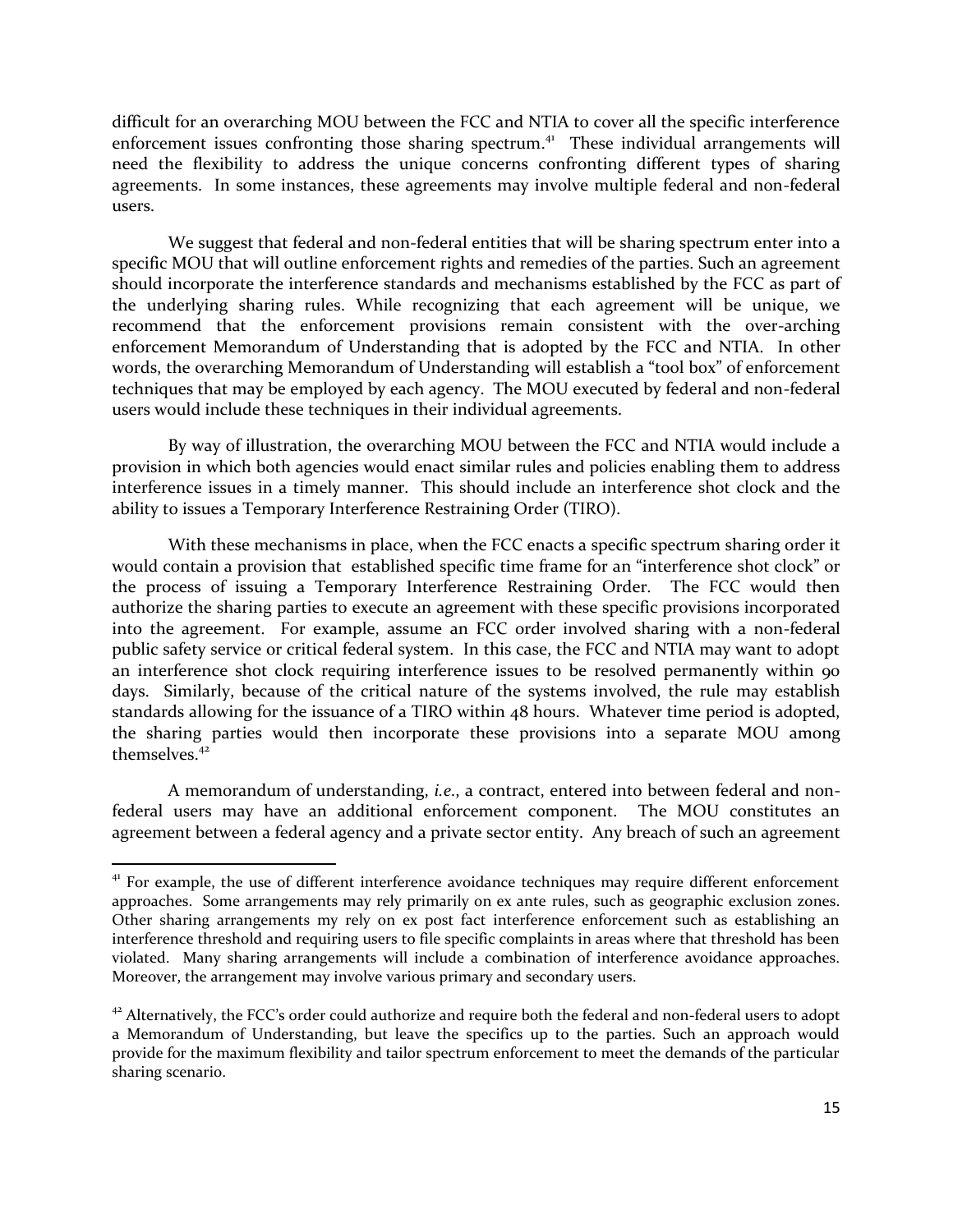would appear to be reviewable in federal court. This raises several important questions that should be explored by NTIA.

The legal remedies and rights that may be obtained by either party can be included as express provisions in the contract.  $43$  To the extent the provisions are consistent with the enforcement tools recognized by NTIA and the FCC in the overarching MOU, then in most cases, any breach of the agreement can be resolved by this process. In this regard, all sharing agreements between federal and non-federal users should include a provision requiring the parties to operate in "good faith" to resolve interference issues. Moreover, to the extent the provisions are consistent with federal law; the parties may include additional provisions dictating the process through which parties may seek legal redress.<sup>44</sup>

Bringing these cases before the federal judiciary could have both positive and negative consequences. The ability of federal users and non-federal users to enforce sharing agreements may trigger complex questions regarding which federal court has the appropriate jurisdiction to hear these claims.<sup>45</sup> The federal judiciary is not bound by the jurisdictional limitations confronting the FCC and NTIA. It has the ability to bind private sector parties and federal agencies to an agreement. The potential downside is that these decisions require a level of technical expertise that may not be available in some federal district courts. Moreover, because many communications systems are national systems, this could expose federal and non-federal users to the possibility of divergent opinions.<sup>46</sup> One possible option to be explored is whether such cases should be filed in the U.S. Court of Federal Claims. Because the court has nationwide jurisdiction, it could help resolve the problem of differing opinions from multiple federal district courts. However, a statutory change may be necessary to expand the jurisdiction of this court. In any event, it would appear the jurisdictional questions surrounding judicial review of sharing agreements should be explored in advance by the federal and non- federal users prior to entering into such agreements.

 $\overline{a}$ 

<sup>&</sup>lt;sup>43</sup> Of course each MOU agreement could contain a provision requiring the federal and non-federal users to exhaust administrative remedies before the FCC or NTIA before permitting a claim to be filed.

<sup>&</sup>lt;sup>44</sup> Because the federal user is a government entity, its liability and possible immunity will be guided by federal statutes. Parties to a sharing agreement must be cognizant of whether there are limitations on the types of claims that may be asserted against the other.

<sup>&</sup>lt;sup>45</sup> For example, federal district courts have general jurisdiction to hear claims filed against the United States. *See* 28 U.S.C. 1331. Money damage claims against the United States are generally filed in the U.S. Court of Federal Claims. See 28 U.S.C. § 1491. There are important jurisdictional issues relating to enforcement which may vary depending on how federal and non-federal spectrum users seek to enforce their agreements. Nonetheless, federal court jurisdiction, as well as the types of claims that may be filed, is conferred by statute. The FCC, NTIA and any party to a spectrum sharing agreement needs to be fully aware of the potential for immunity that may be asserted by federal spectrum users and the appropriate venue for hearing such cases.

 $46$  A middle ground may be to include an arbitration process. For example, requiring arbitration before an arbitrator that could be comprised of FCC and NTIA officials could help guide federal court decisions. This would give the expert agencies input into a potential decision.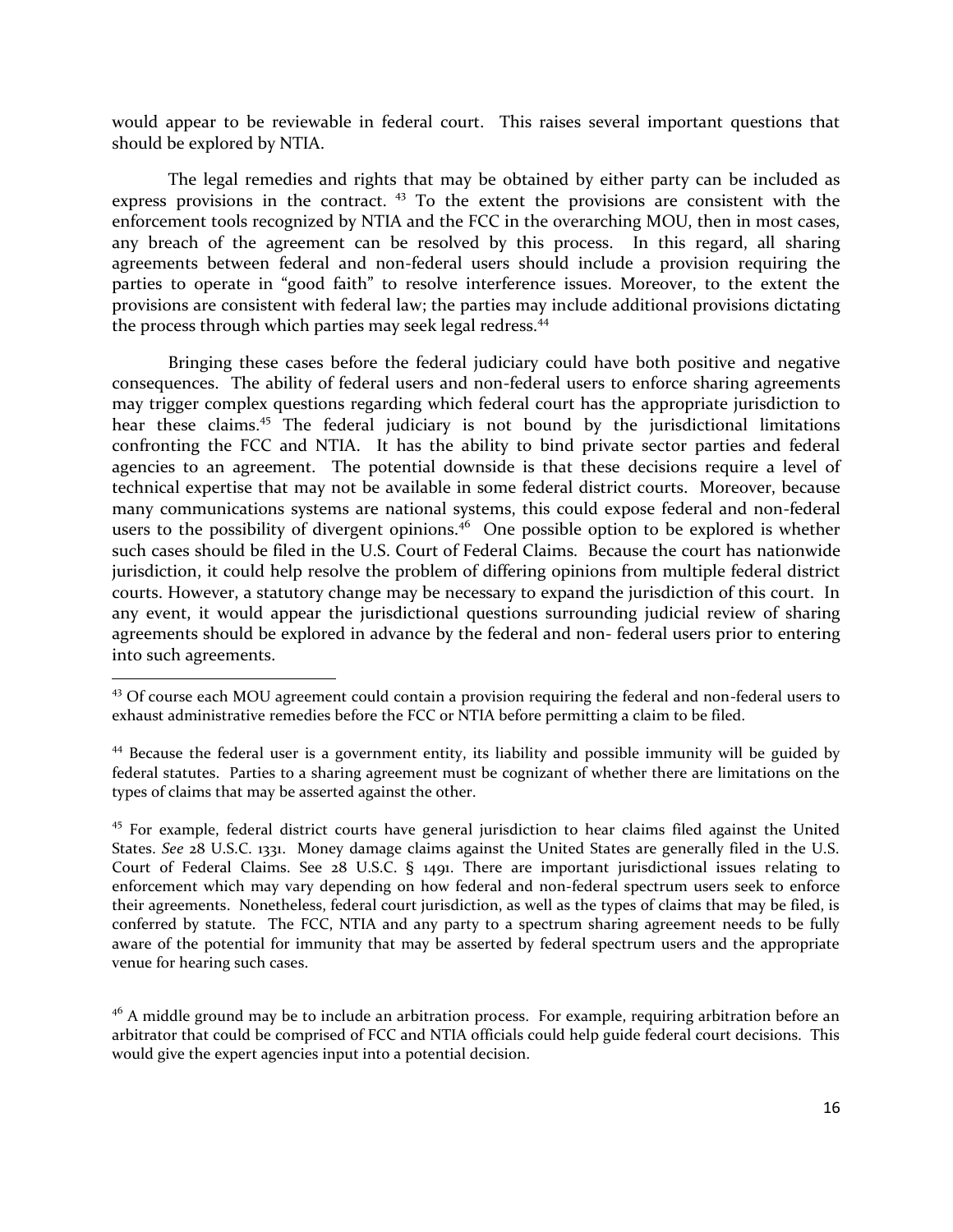#### **5.0 Summary Recommendation**

The jurisdictional separations that exist between NTIA and the FCC make it procedurally difficult to obtain single agency enforcement of a spectrum sharing agreement entered into between federal and non-federal entities. The MOU approach outlined above creates, to the maximum extent possible, a parallel enforcement process in both the NTIA and FCC. This approach will help instill confidence in both user communities by ensuring continuity of regulatory oversight. Non-federal users can be confident that NTIA will be able to compel a federal user to comply with FCC sharing rules. Alternatively federal users will be able to rely on the FCC to enforce its rules on non-federal users.

With these parallel and uniform procedures in place, federal and non-federal users would then be able to enter into MOUs that would govern their specific sharing arrangements. Both users will enter the process knowing that they can expect uniform enforcement from the FCC and NTIA.

An enforcement action taken by the FCC or NTIA pursuant to this process is reviewable in federal court, most likely the U.S. Court of Appeals for the District of Columbia. By reviewing the agency's enforcement action, it may be argued that the court system is the ultimate arbiter of these sharing agreements.

Experience with existing sharing arrangements between federal and non-federal users indicates that they will follow the rules governing sharing. Disputes are generally resolved informally and cooperatively. We expect this to continue. Nonetheless, we believe the suggestions described above will provide transparency and certainty to the process.

David Donovan and Jennifer Warren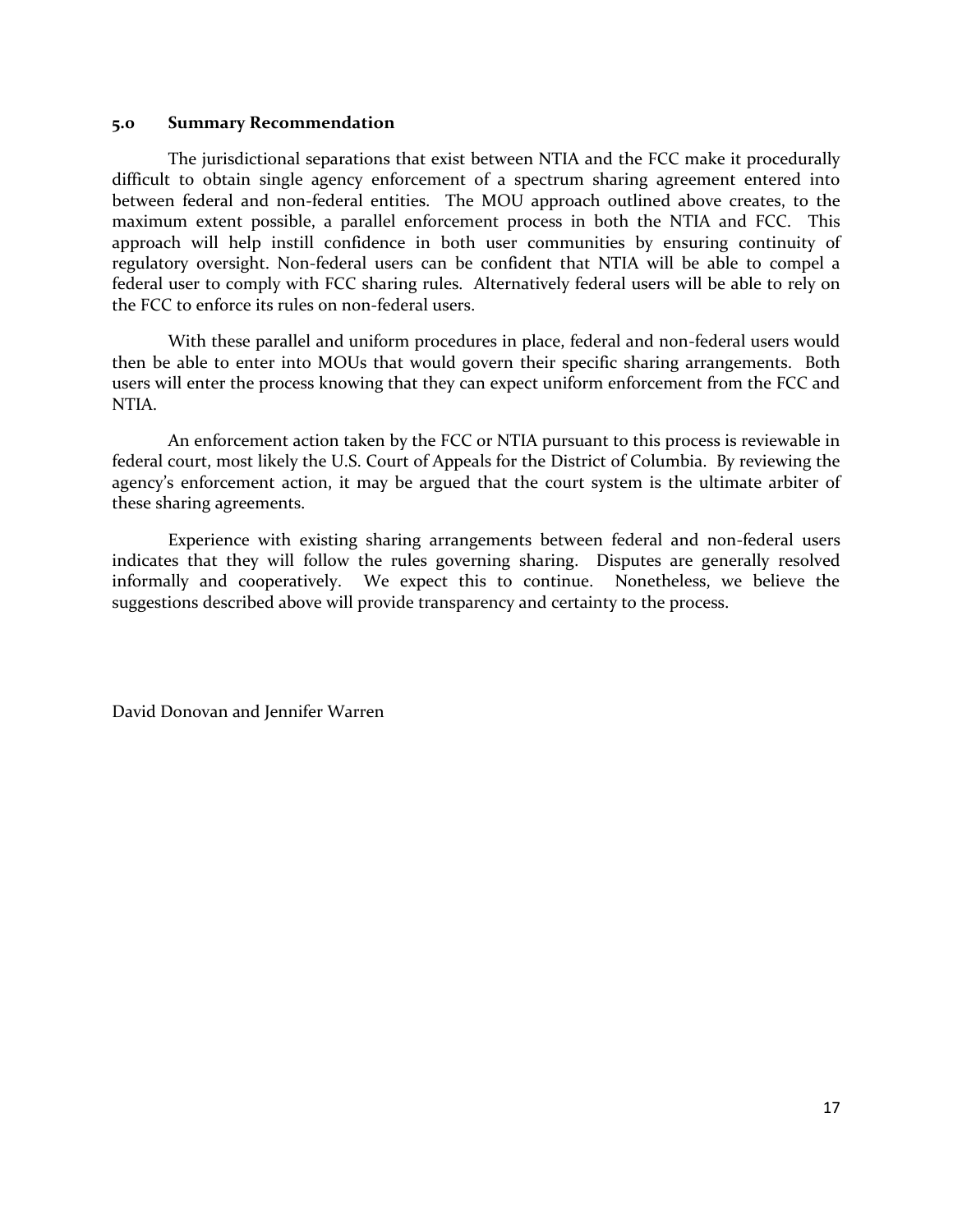# **Question 3**

**Question 3** In a Shared spectrum environment where many consumers have widespread access, what additional tools do the FCC and NTIA need to ensure compliance with sharing criteria or arrangements?

## **Overview**

The purpose is to address the role of a consumer in shared spectrum environment. In this context consumer is defined as generic end user who either avails service on shared spectrum or utilizes this spectrum for personal communication needs.

As the concept of spectrum sharing is new, the regulations and rules are different, it is important to have an educated consumer for efficient spectrum utilization. The first step is identification of a process or a procedure for getting the correct and relevant information to the consumer. The information should be conveyed with an assumption that the consumer may not have the necessary expertise or technical knowledge to understand nuances and requirements of spectrum sharing.

The second step is outlining steps for consumer intervention in the event of interference. The action may be taken either by the consumer himself or the device automatically on his behalf.

As the usage of shared spectrum isn't limited to specific technology or device type, a generic approach is taken. Broadly two generic equipment types maybe used in shared spectrum bands: Access Point (AP) and End-User Device (EUD). In the current context Access Point is considered to be under the control of a licensed commercial operator who intends to provide a service to consumers, while the EUDs are average consumer devices for communications. EUDs operating in shared spectrum are further classified as two types: Off the shelf Standalone devices (e.g. Wi-Fi Routers, Sensor Systems, wireless controllers etc) or secondary devices (e.g. Smartphone, data device etc).

The Standalone devices use the spectrum on an opportunistic basis while Secondary devices are typically controlled by an access point or equivalent, they don't function in standalone manner. For comparison purpose only, the standalone devices can be considered similar to General Authorized Access (GAA) Tier and Secondary Devices to Priority Access Level Tier as defined in 3.5GHz FCC NPRM.

## **Assumption**

It is assumed that for interference coordination all equipment types operating in shared spectrum bands need to register with an approved centralized access database and monitoring system, this system is referred as Central Authorization System (CAS) within the context of this answer for ease. The registering equipment types provide required information before commencing operation and are able to understand instructions from the CAS.

It is also assumed that the shared CAS is easily reachable by all devices and is updated regularly or as needed basis. The CAS reflects accurately and in real-time the status of shared spectrum availability on any geographic area. It is also expected that CAS base shall dynamically manage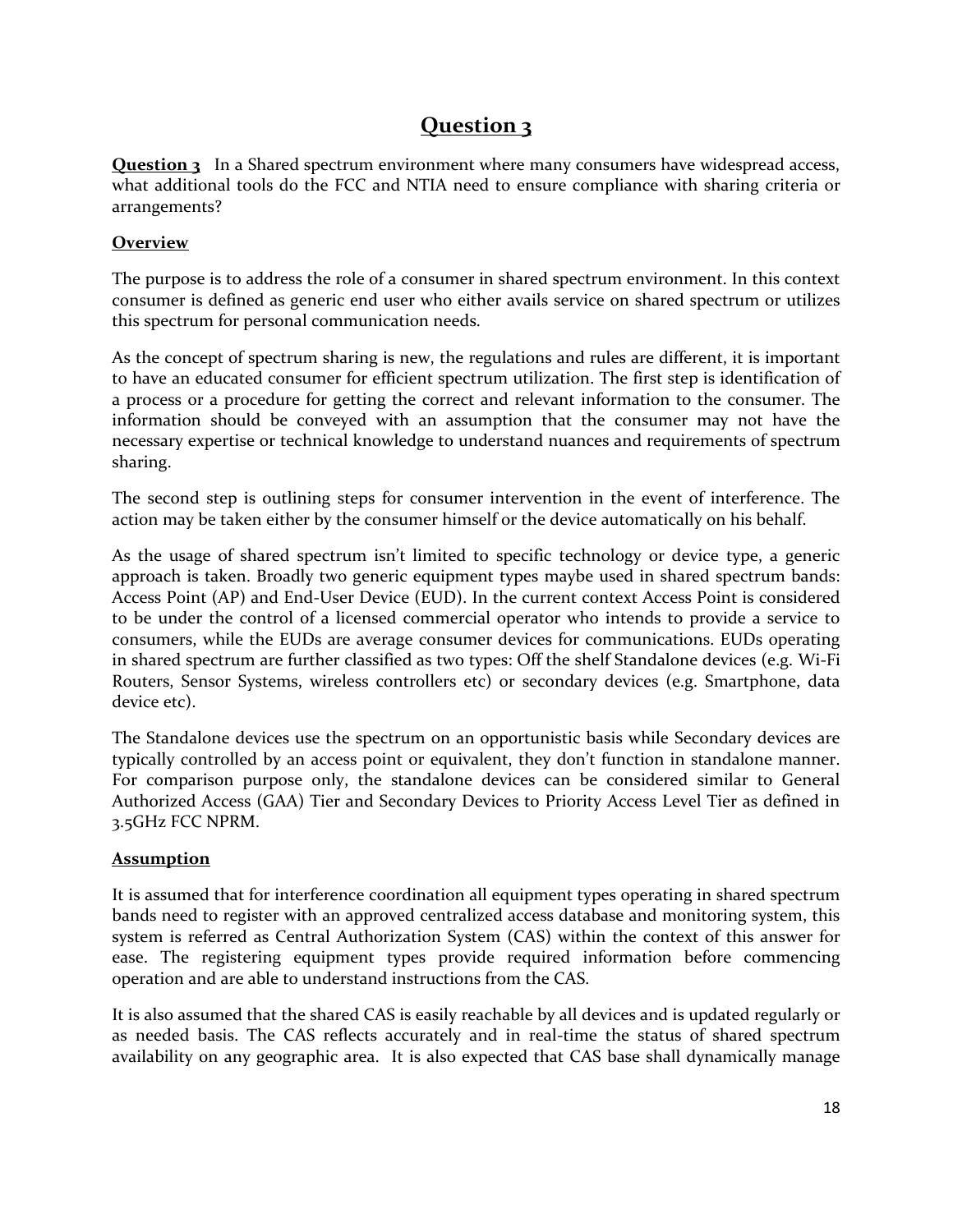frequency assignments; power levels etc and automatically transfer the policy information to AP and EUDs.

It is expected that the APs and EUDs shall only operate under guidance from CAS and follow its guidelines to promote efficient and consistent use of spectrum. Individual devices would be assigned available bandwidth of a size and spectral location determined by CAS based on geolocations.

## **Informing the Customer**

Depending on the EUDs i.e. standalone or secondary device, method of information delivery mechanism may differ. For secondary devices, the commercial operator has the responsibility of offering service to consumer with minimal or no interruption, while there is higher onus of responsibility for consumer with standalone device.

The consumer needs to be informed at several stages for operating a device in shared spectrum

- 1) The first place would the point of sale; here the consumer needs to be advised that the device being purchased has limitations.
- 2) The second step is the packaging itself, where the basic registration requirements are laid out clearly with some relevant background information. Again depending on the standalone or secondary device, the registration process may vary.
- 3) During initial registrations, the APs and EUDs may transmit operational and identification information such as operator identification, device identification, geo-location information etc to CAS for operation approval. At that point if CAS denies authorization for any reason, the consumer should be informed immediately and possibly with an appropriate reason so that alternative arrangements can be made.
- 4) During the operation, if CAS determines that operation needs to be modified either temporarily or otherwise, the consumer needs to be informed about the change and possible impact as well. The level of information may be proportional to consumer perceived impact. For secondary devices, the licensed operator may make changes such that consumer quality of service isn't impacted or alternative load management may be performed such that no change is perceived on the consumer side. Similarly for Standalone Device, not all changes may require consumer attention, e.g. frequency reassignments may not be consumer impacting if the device makes the change graciously. However if the device doesn't support the new assigned frequency or other changes such as power level reduction, may require consumer attention.
- 5) Cessation of operation, if CAS determines that EUDs can't operate in a region for any reason after a certain period of time than the consumer needs to be informed about it. For Secondary Device, licensed operator may move the devices to other licensed bands or just declare lack of service in that area. For Standalone Device, it may be more impacting as the consumer may not have an alternative. It is important to convey right information in regards to future availability as well, e.g. if outage is temporary, time bound or permanent such that consumer may make alternative arrangements.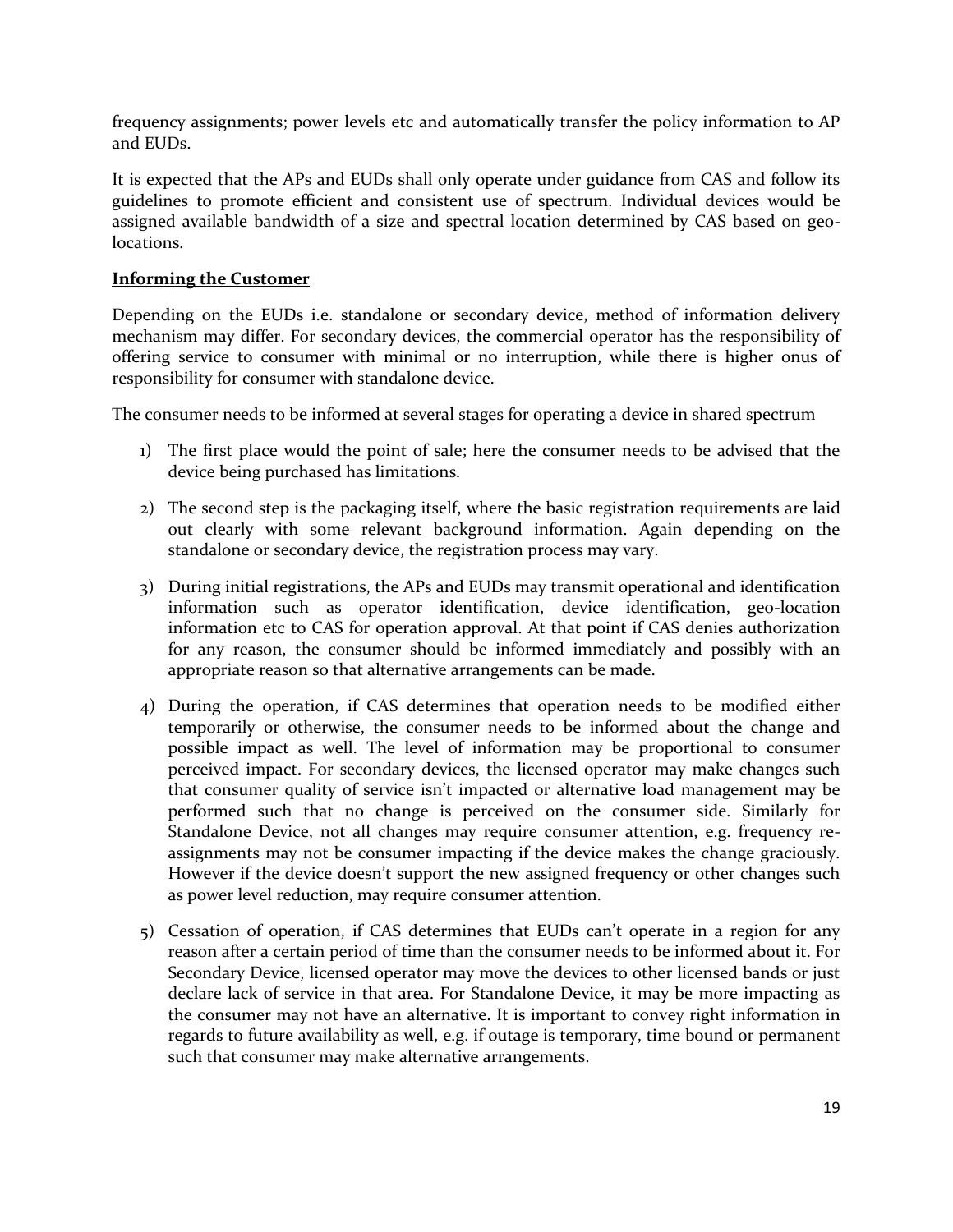For commercial operators, such information exchanges between APs and CAS may be done via managed service or network manager, but that facility may not available to an average consumer. Hence the EUDs packing may also include information about alternative procedure and requirements for establishing connection with CAS.

For Coordination purpose, the APs and EUDs have to transmit their geo-location information to CAS. Certain category of standalone EUDs may operate indoors or may not have in-built GPS receivers; such devices would have to be provisioned manually by entering location information by the consumer. The accompanied documentation or other procedure (e.g. on-screen display) should be clear and should stress importance of right information. Also the consumer needs to be informed if geographic location information needs to be refreshed periodically or updated if the device location changes. For scenarios where the customer has to enter the location information, he needs to be prompted appropriately.

It is important that the customer is informed about his tier of service in that spectrum to set the right expectations. If the access or approval is time-bound i.e. the device is allowed to operate only within a given timeframe, the customer should be informed about it as well. This information is conveyed in different manner for both Standalone and Secondary Devices.

## **Compliant Devices**

Though it is possible for a licensed operator to identify type of federal operation in a given area and take pro-active action to prevent interference, such mechanism isn't possible for standalone EUDs, for cost reasons. The EUDs shall follow instructions only from CAS and inform consumers accordingly.

For most part the APs and EUDs maybe interoperable across all shared band frequencies ensuring that devices are capable of sending and receiving information regardless of the frequencies assigned by the CAS. However in instances, where the devices may not capable of interoperability across the band it should be clearly mentioned either within the accompanied product documentation or the consumer may be informed by service provider that the device in question may not work at all locations and has restrictions. Secondly the devices are certified to respond to CAS queries and take action within a response time window; such information may be useful to customer as well such that he is prepared.

End User Devices may be permitted to operate only if they can positively receive and decode an authorization signal transmitted by CAS, this authorization may include frequencies and power limits for their operation. If the approved power limits are below the max capability of the device, the customer needs to be informed as the quality and range of service is impacted.

As EUDs follow instruction from CAS for operations, these devices also need to inform the customer of any relevant changes. All service impacting changes should be explicitly and clearly shared with customer such as power level changes, Quality of Service impact etc, however other changes that are not customer perceptible need not be pro-actively shared during operation

## **Educated Consumer**

Though it isn't expected that consumer understand much about spectrum occupancy rights and access, an effort should be made to educate the consumer. For Secondary Devices, the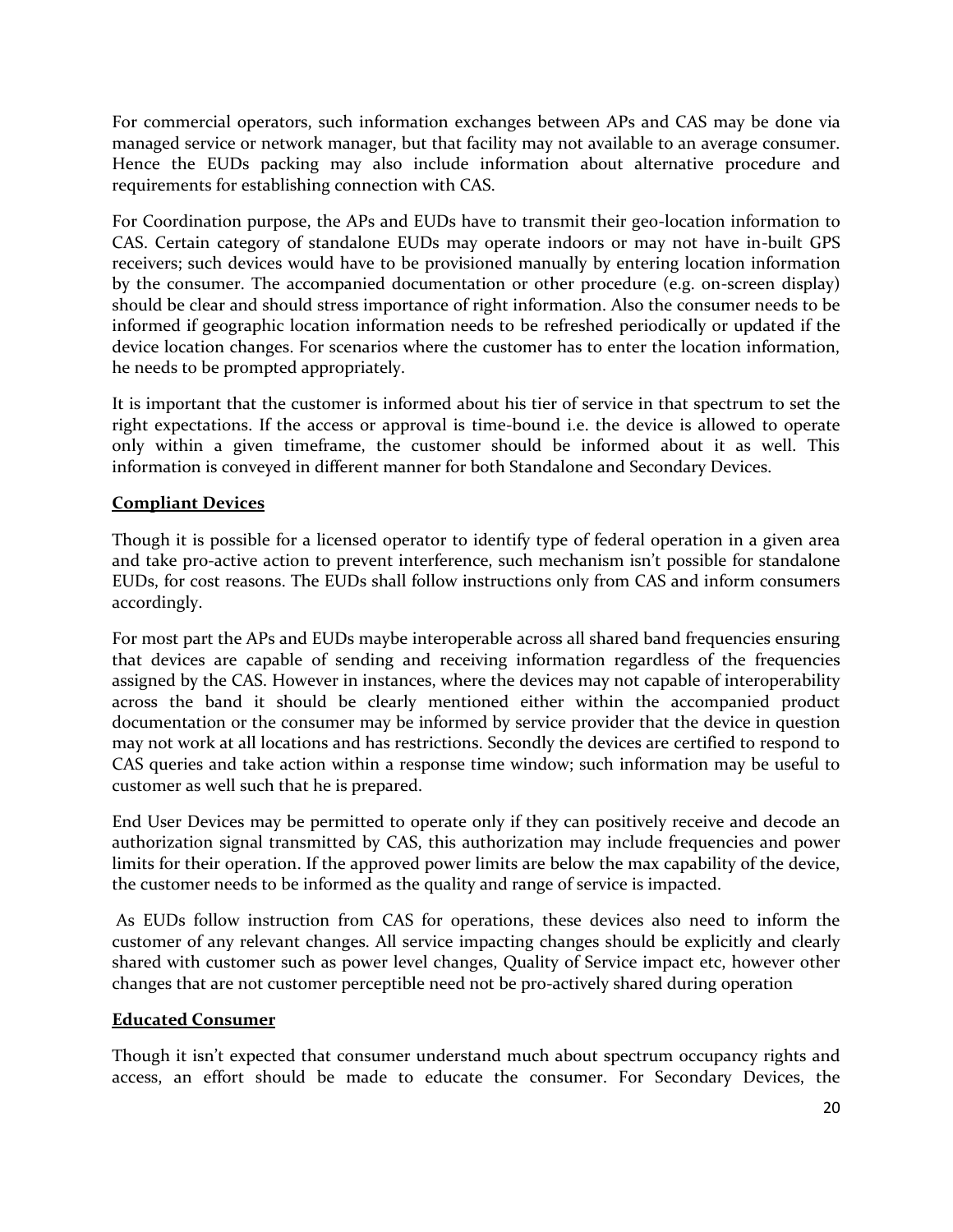commercial operators may educate their customers via mailers and/or emails. These sources of information should inform consumers about spectrum sharing, its significance and impact. Consumers may also be encouraged to reach out to operator customer service and/or refer to online web-pages for additional information

For customer purchasing Standalone Devices, information should be accompanied detailing shared spectrum operation limitations specifically that the EUD may operate only upon receiving approval from a central system. This information may also be part of labeling requirements.

If there is an additional fee that is associated with coordination for operating in the shared spectrum that information should be clearly laid out to the customer if applicable.

Real-time or near real-time manual interactions between central database and end users isn't practical, hence clear guidelines should be established for users to be compliant with reasonable expectations.

## **Monitoring:**

The centralized database (CAS) should register all spectrum requests, status, denials, notifications and resolutions. It also provides FCC and NTIA an overall view of shared spectrum and its utilization.

Mariam Sorond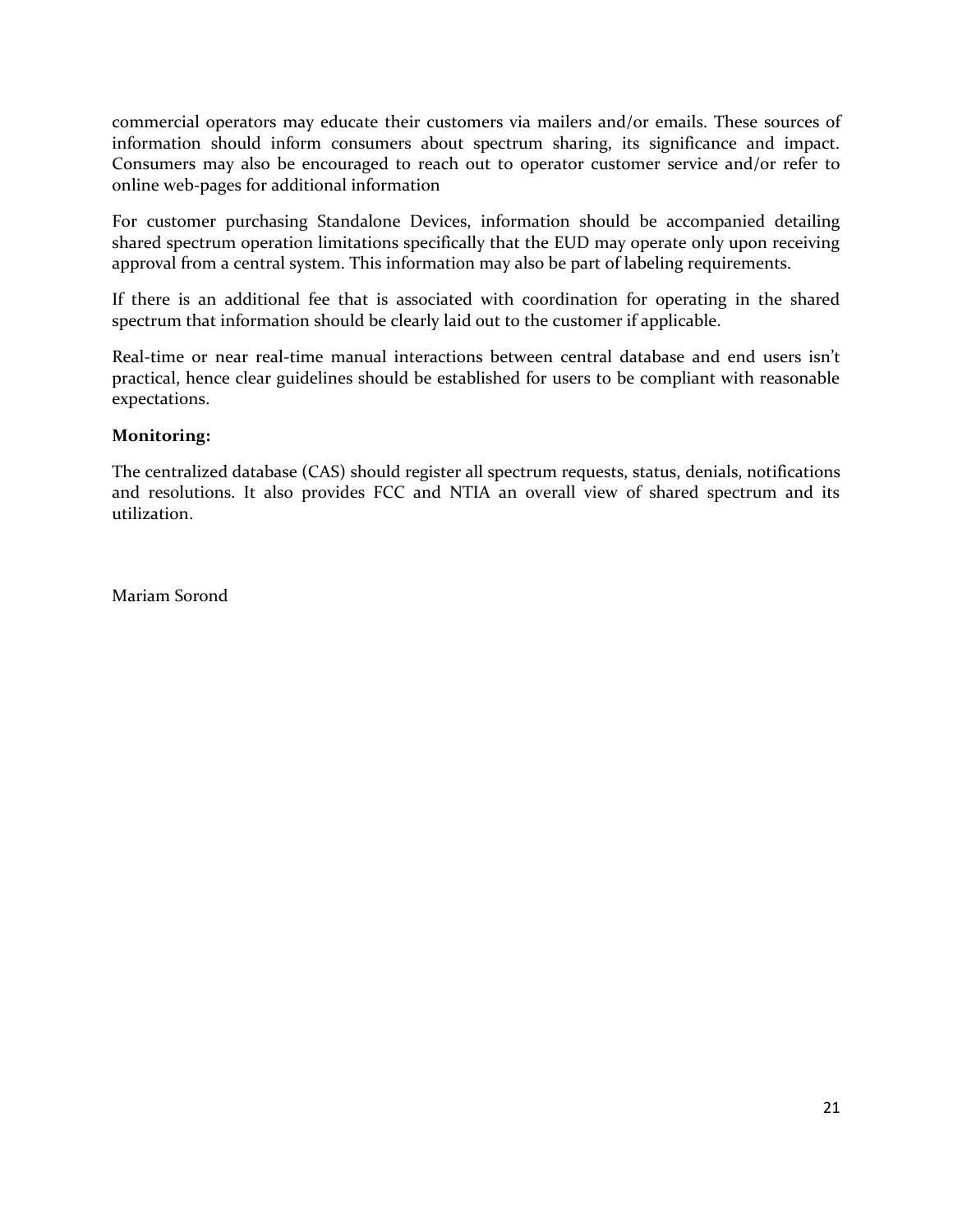# **Question 4**

**Question 4** How can service providers, federal users and regulators quickly identify and stop harmful interference as quickly as possible?

The spectrum environment has become increasingly more difficult to regulate and manage – both by the Federal government and the commercial industry. Where the early years of radio operations were fairly staid and consistent (a single large broadcast antenna operating at high powers to cover a large geographic area, fixed microwave stations communicating directionally between two points, private and public safety wireless mobile systems that consisted of very few base stations and limited numbers of controlled mobile devices), the current wireless environment has exploded due to the incredible demand by consumers, public safety first responders and businesses to have communications available at any time and any location. This increase in demand has made the enforcement responsibilities much more difficult to manage for all users of the electromagnetic spectrum.

Fundamentally, a number of points must be made prior to attempting to respond to the NTIA question on how to alleviate harmful interference as quickly as possible:

- Spectrum rights are not solely "exclusive" in nature, meaning that in many instances there are primary spectrum rights holders, secondary rights holders and unlicensed rights holders (permitted to access spectrum on a non-interference basis);
- Spectrum users are deploying a myriad of different modulation techniques and uses throughout the spectrum, making measurements of spectrum occupation difficult and managing interference between disparate uses more complex and difficult;
- Spectrum rights are likely to be provided on an ever more dynamic basis a licensee may only have rights to spectrum in a certain geographic area for a limited period of time;
- Wireless infrastructure architectures are becoming more heterogeneous over time;
- Power for wireless systems is becoming more and more "noise-like" making the underlying communications more difficult to detect and protect.

In light of these factors, it becomes apparent that expecting the Federal government to attempt to mitigate the interference environment without the support and aid of the industry would be illadvised. The dynamic nature of spectrum rights, usage by licensed and unlicensed devices, explosive growth in the number of infrastructure sites all render efforts by the Federal government to manage and monitor commercial industry use of the spectrum to be unmanageable. Moreover, given the resource constraints faced by the FCC and NTIA, it is apparent that neither regulatory body would have the ability to effectively manage the spectrum without support from the regulated industry users, service providers and manufacturers. The need for automating as much of the enforcement of managing harmful interference should not be underestimated either. Given the dynamic nature of the radio environment, manual efforts to monitor, measure and police use of the electromagnetic spectrum are unlikely to result in effective, efficient resolution of interference complaints. As part of this process, and as discussed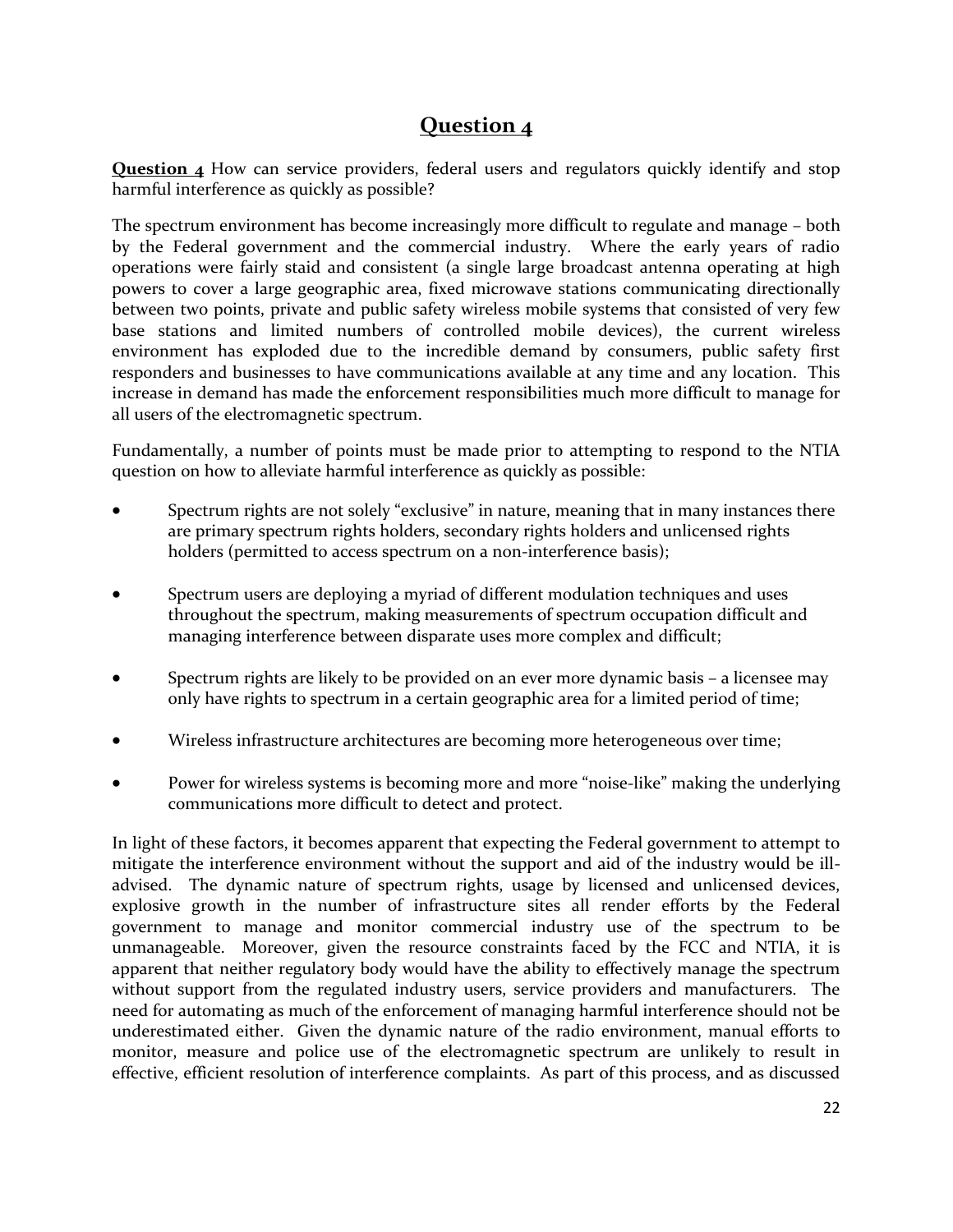in more detail in the recommendations section below, a critical requirement will be a need to identify and classify radio signals. The adoption of a mechanism of this sort will enable the Federal government to immediately determine if the harmful interference present is from an internal or external source and should greatly aid the focusing of resources towards the harmful interferer. Further, having the enforcement process automated with clear identification an classification of the radio environment should help minimize the "downtime" that may be required of commercial users of the spectrum should a harmful interference event occur.

Additionally, there needs to be a distinction between prevention, adjudication and enforcement. Prevention would require actions by the government, service providers, and other users of the spectrum to take steps to *prevent* the occurrence of harmful interference. While prevention is an important step, adjudication and enforcement are likely the important issues when discussing how to *stop* harmful interference once it occurs. Adjudication would dictate how disputes between two parties are resolved, whether through mitigation or other means that would deliver a solution that is acceptable to both parties. Finally, enforcement would likely require either the Federal government or other recognized body to enforce the rules in place (most likely after both prevention and adjudication were incapable of resolving a harmful interference issue).

The subcommittee would believe that prevention, adjudication and enforcement all would play roles in helping Federal users and regulators to quickly identify and stop interference as quickly as possible. Prevention measures, while primarily in place to eliminate the occurrence of harmful interference, also could potentially help gather measurement data that would be useful in identification of harmful interference. Adjudication would allow the affected parties, including the Federal users and regulators, to reach a rapid resolution of interference events. Finally, enforcement, which appears to be the primary result desired by this question, would provide a legal backstop of the requirements for spectrum users to cease harmful operations expeditiously while also presenting in a clear fashion the penalties associated with causing harmful interference.

Finally, any resolution of harmful interference issues must be as rapid as possible. While prevention of any interference should be the first goal of any enforcement framework, should an issue arise, adjudication and enforcement should be expeditious and not require extensive resources from the incumbent Federal users to resolve.

*Recommendations.* As such, the subcommittee would recommend that NTIA consider a study of potential mechanisms that could help lead to the effective policing of the radio spectrum.

1. **Defining harmful interference.** A threshold issue that requires determination is whether the interference measured or observed is "harmful." Engineers operating wireless networks are able to observe "interference" from other radio systems on a regular basis – however, the key focus should be to focus solely on interference that would be "harmful" to the operation of the Federal radio system. Therefore, adoption of a metric, such as the proposed harm claims threshold under consideration by the FCC, is critical to ensuring that parties have a full understanding of what interference would be constituted as harmful and would allow resources to be brought quickly to bear upon instances that would create harmful interference. The subcommittee would suggest that NTIA investigate the adoption of some measurable methodology to determine if interference can be deemed "harmful" which should be the key first step towards protecting the spectrum rights of Federal users.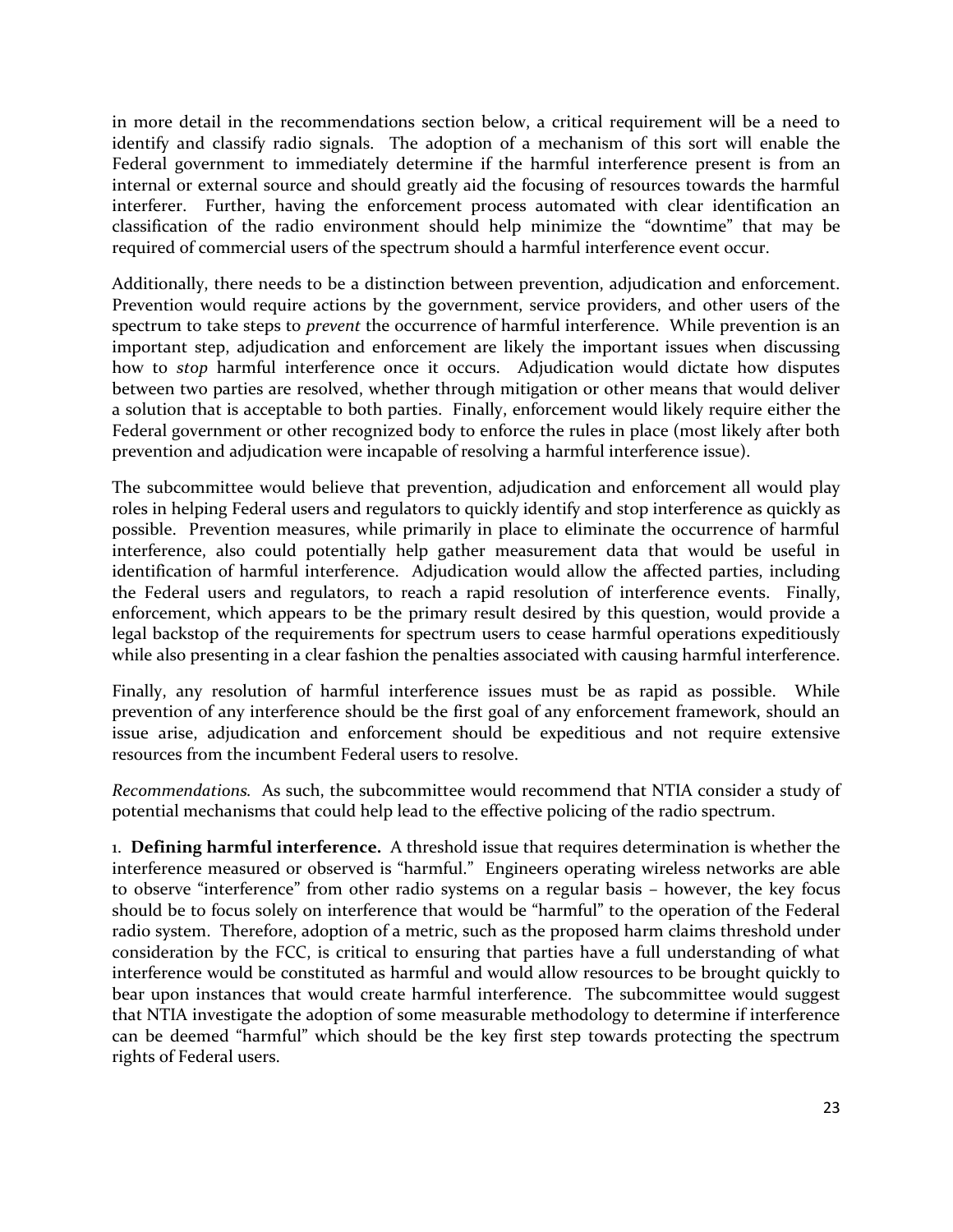2. **Unique identification and classification**. NTIA should consider, in cooperation with the FCC, adoption of a standard methodology that would help to identify and classify radio signals. Identification would be a single, unique identifier that would allow the monitoring party to readily determine what entity is transmitting. Classification would revolve around creating a mechanism to classify the type of user or use that is presenting the interference. As examples, an identifier might be something like a call sign (that is used to uniquely identify radio or TV stations) and the classifier would tell the monitoring party that the characteristics of the interfering signal are consistent with an FM broadcast modulation.

Development of a methodology to identify and classify radio signals could be used to focus efforts on the party causing the harmful interference and minimize the time and resources needed to resolve harmful interference events. Of note, consideration of the need for protection of classified information – it may be that only the Federal government or third parties with appropriate security clearances would be able to compile and administer this level of technical detail.

3. **Consideration of additional spectrum monitoring.** To prevent harmful interference, the NTIA should explore whether enhanced spectrum monitoring and occupancy measurements are achievable from a technical and economical basis. Currently, the FCC, individual Federal agencies, NTIA (ITS) and individual companies (and educational institutions) are all engaged in a variety of spectrum monitoring and measurement. However, these efforts are not well coordinated and, in many instances, are undertaken for very different reasons. Some monitoring and measurement is done in the hopes of preventing harmful interference, other efforts are focused on remediation, and some are focused on enforcing current rules and obligations. These disparate efforts should be studied and efforts should be made to see if there can be some collaboration among all the stakeholders, including increasing efforts to monitor and measure that may aid in the prevention and enforcement of harmful interference events.

Indeed, the parties involved in the interference issue could also be asked to remediate harmful interference prior to the need of involving the Federal agencies. If private efforts failed to alleviate harmful interference, only at that point could the government be required to be involved in interference disputes. However, such monitoring is likely to be expensive and would require assurances that Federal government, public safety and critical infrastructure users would not be faced with funding burdens that are unrealistic. As such, there will need to be a way to ensure that funding of monitoring does not adversely affect those that are unable to pay as much as commercial spectrum users.

Spectrum monitoring could be paid for by licensed service providers or through fees associated with unlicensed devices. Moreover, this spectrum monitoring could also be managed through the Spectrum Access System envisioned as part of additional spectrum sharing. Spectrum monitoring, on a real-time basis, could provide needed evidence of interference that could be required if prevention is unsuccessful and adjudication and enforcement is required.

4. **Deputizing of third parties to enforce spectrum interference**. NTIA should consider if there is a legal and economical ability to allow private third parties to play a role in prevention, adjudication and enforcement of harmful interference that may arise from use of shared spectrum. Similar to what the FCC has established in other instances (private frequency coordination, telecommunications certification bodies to speed the equipment certification process, etc.), consideration should be given to allowing third parties to police and enforce the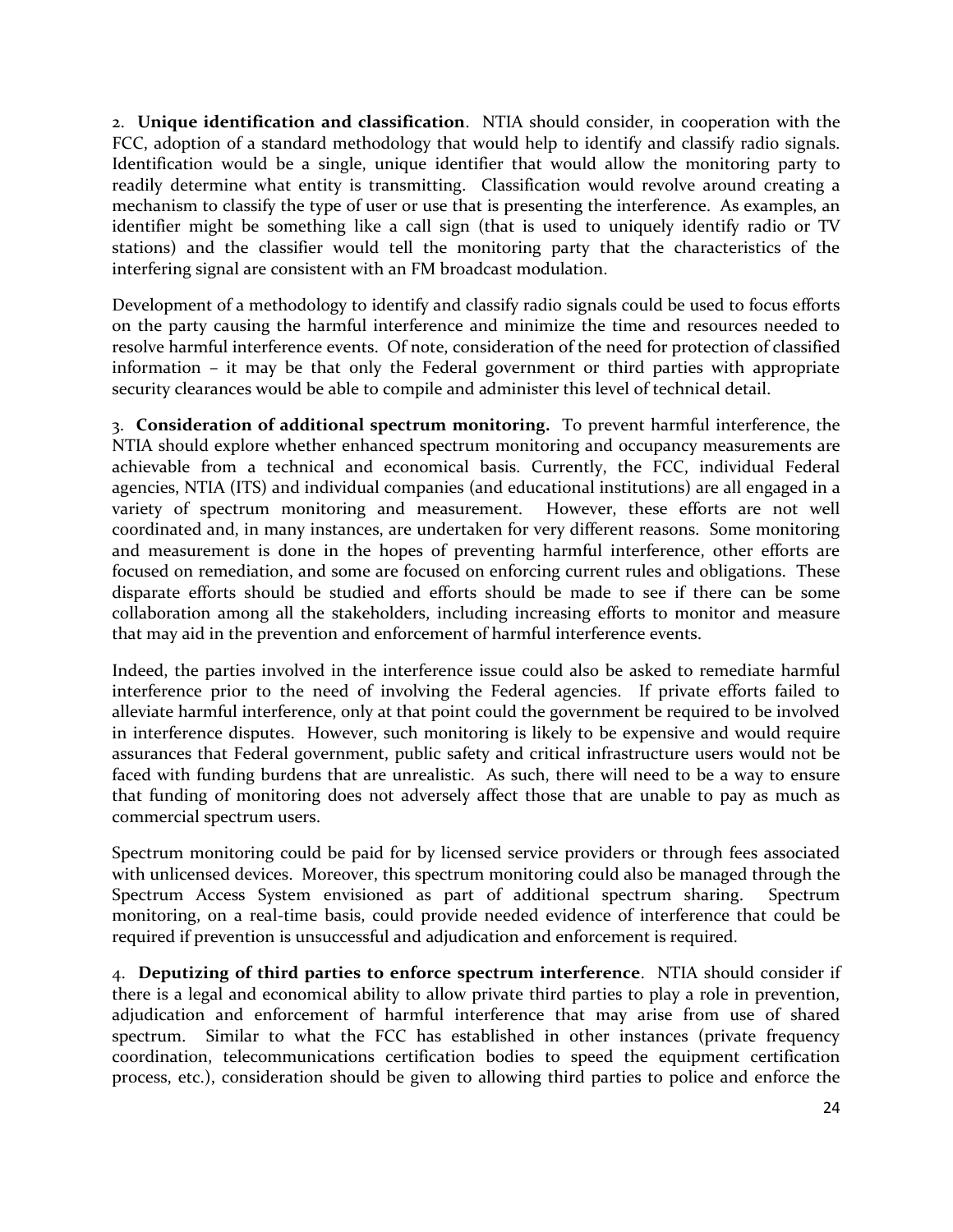requirements for all spectrum users. While the current FCC programs are primarily preventative in nature (with no real enforcement capabilities), consideration could be given to determining if the enforcement mechanisms could be placed upon third parties to speed the resolution of (at least initially) routine harmful interference issues.

Privatization could take the form of voluntary policing, where stakeholders resolve issues without taking the issues to the NTIA or FCC. Alternatively, NTIA (or FCC) could make spectrum enforcement by third parties mandatory to ensure that harmful interference is alleviated as quickly as possible. Finally, a combination of these two efforts could be put into place – with voluntary efforts as a first effort, followed by mandatory enforcement by qualified third parties, with the Federal government as the final arbiter should either of these two efforts fail to resolve interference issues promptly or effectively.

As is true for spectrum monitoring, funding of private spectrum enforcement will be problematic. Unlike frequency coordination or equipment certification where a party desiring to use the spectrum or to have equipment certified, there is not a logical nexus whereby parties would be required to fund a private third party for spectrum enforcement. Moreover, Federal government, public safety and critical infrastructure users may not have the funds to help support private spectrum enforcement.

5. **Improved equipment certification processes**. NTIA should consider gathering information on whether increasing the requirements associated with equipment certification for devices that would be approved by the FCC to use spectrum shared with the Federal government. With the exception of some software-defined radios, the equipment certification process focuses on determining if a model of equipment follows the technical specifications adopted by the Commission to protect against adjacent band interference (power limits, out of band emission limits, frequency stability, etc.).

Consideration could be given to expanding the role of equipment certification so that tested equipment could meet enhanced technical specifications designed to allow automated termination of harmful interference (as this would be defined under bullet 1 above). Equipment could be designed and tested to ensure that a device could be modified "over the air" to potentially be shut down in the case of harmful interference with Federal systems. NTIA and the FCC would be required to determine the technical parameters that would be desired for equipment that would help in spectrum enforcement. Moreover, these capabilities would be employed only if all others methodologies were exhausted – relied upon only as a last resort.

6. **Transparency and sharing of interference data.** Both private and public spectrum users have captured a great deal of data on interference events affecting their communications networks. Efforts could be encouraged to have this data shared among all users of the spectrum. For example, parties should be able to readily determine if a high powered radar system is likely to be operating in a particular geographic area – meaning that use by a low powered wireless system would be infeasible. Moreover, compilation of this data could provide meaningful information to all parties on the incompatibilities seen in the real-world between varied spectrum users. This data would allow parties to avoid certain uses of the spectrum that have shown to be harmful to other existing users. It would also allow resources to be minimized as prior interference events (and their effective mitigation) would be well-known to all – eliminating the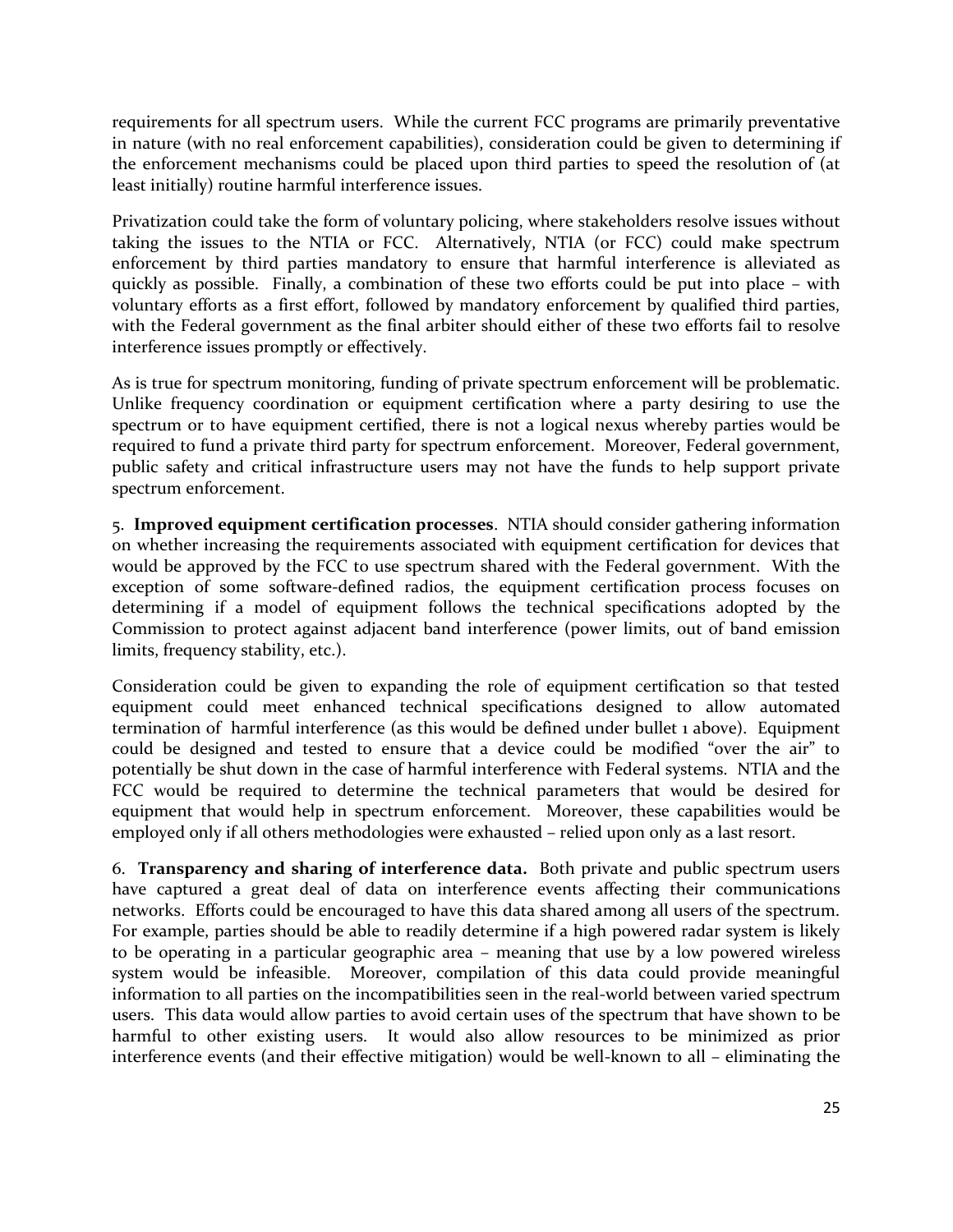need to "reinvent the wheel" when others have already effectively alleviated an interference event in the past.

7. **Bad Actors and Industrial Users of the Spectrum.** While the above recommendations could provide a framework that will be useful in enforcing requirements on "good" spectrum users, there remains a great concern about bad actors and users of the spectrum that are not attempting to provide communications (industrial purposes such as lighting, microwave ovens, etc.). Consideration must be given to enhance monitoring as suggested in bullet 3 above, but there will remain a need to ensure that resources are available to manually police bad actors and industrial users that are unlikely to be easily identified or classified.

Thomas Dombrowsky and Dale Hatfield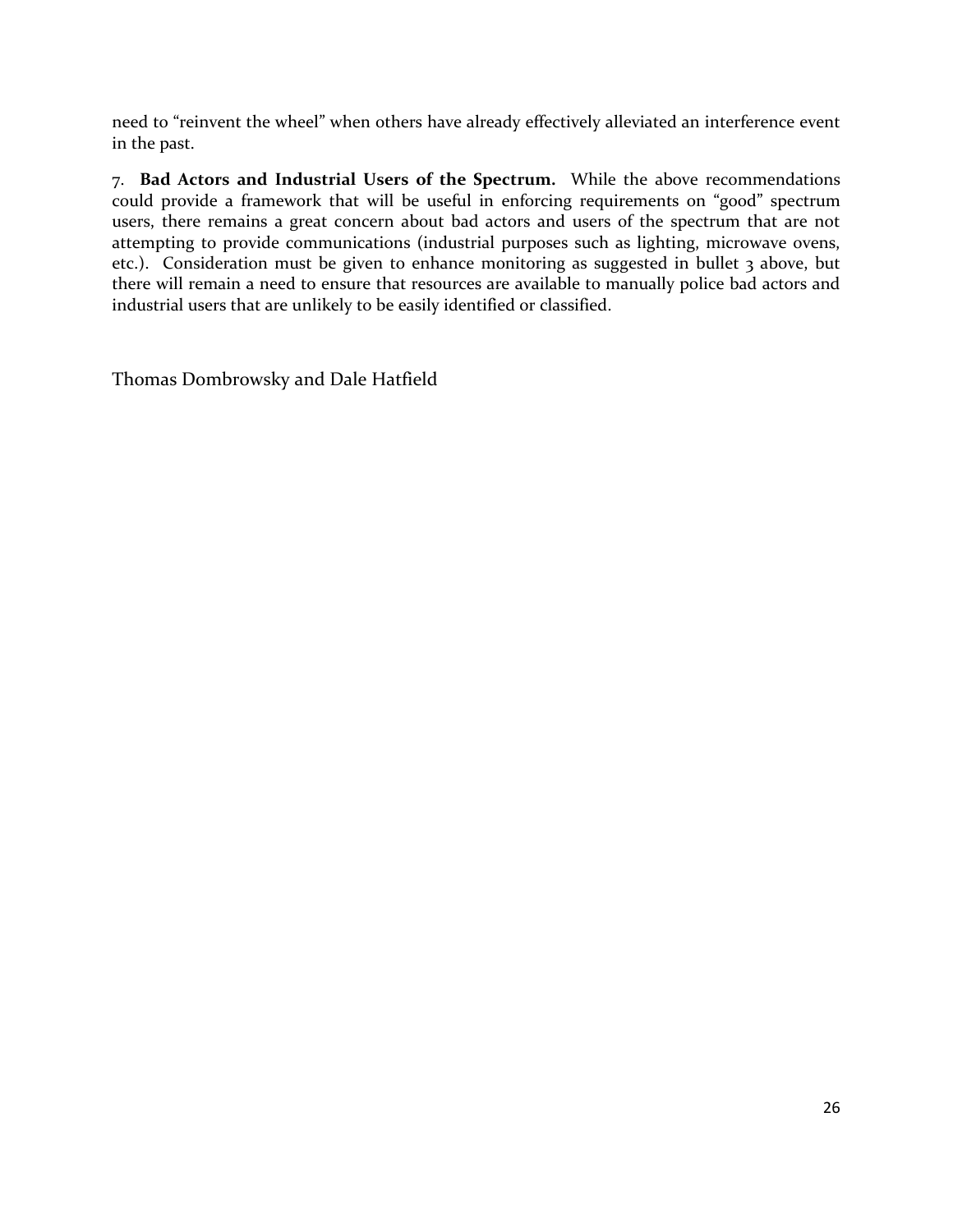# **Question 5**

**Question 5** How should NTIA and the FCC identify and rectify harmful interference resulting from an aggregate of operations from multiple co-channel or out-of-band emitters?

## **Background**

At the July 10, 2014 meeting of the Commerce Spectrum Management Advisory Committee, the Enforcement Subcommittee was, among other things, tasked with answering the following question:

> How should NTIA and the FCC identify and rectify harmful interference resulting from an aggregate of operations from multiple co-channel or out-of-band emitters?

As a first step in answering the question, the Subcommittee decided to prepare a straw-man proposal, which was intended to generate discussion of its advantages and disadvantages with the goal of spurring the generation of new and better proposals.<sup>47</sup> The purpose of this document is to set forth the Subcommittee's initial attempt at developing the straw-man proposal.

## **Warnings and Assumptions**

 $\overline{\phantom{a}}$ 

- $\triangleright$  The draft straw-man proposal contained herein is just that -- a straw-man proposal. Parts of the proposal may be eliminated entirely, modified significantly, or replaced in the Subcommittee's final answer to the question posed. For example, certain aspects of this proposal may prove untenable because of legal, technical, economic, and policy realities.
- This straw-man proposal represents, in part, an amalgamation of numerous advanced spectrum management and enforcement proposals that have been set forth in various shared spectrum proceedings and research literature. As such, the proposal is intended to be generic in nature and is not aimed at directly influencing the outcome of any on-going proceeding dealing with a specific band or situation.
- $\triangleright$  This proposal makes includes a major set of assumptions including the existence of (i) a commercially operated, data-base driven Spectrum Access System ("SAS") in line with the capabilities described in the PCAST Spectrum Policy recommendation and the 3.5 GHz FNPRM, (ii) interference resolution and enforcement system and associated processes operated by the Federal Communications Commission ("FCC"), (iii) a real-time spectrum monitoring system operated by individual federal incumbents and intended to protect their associated exclusion/coordination zones from harmful interference, and (iv) a spectrum monitoring program operated by NTIA and designed primarily for spectrum

<sup>47</sup> Adapted from WIKIPEDIA, *Straw man*, http://en.wikipedia.org/wiki/Straw\_man (Last visited August 26, 2014)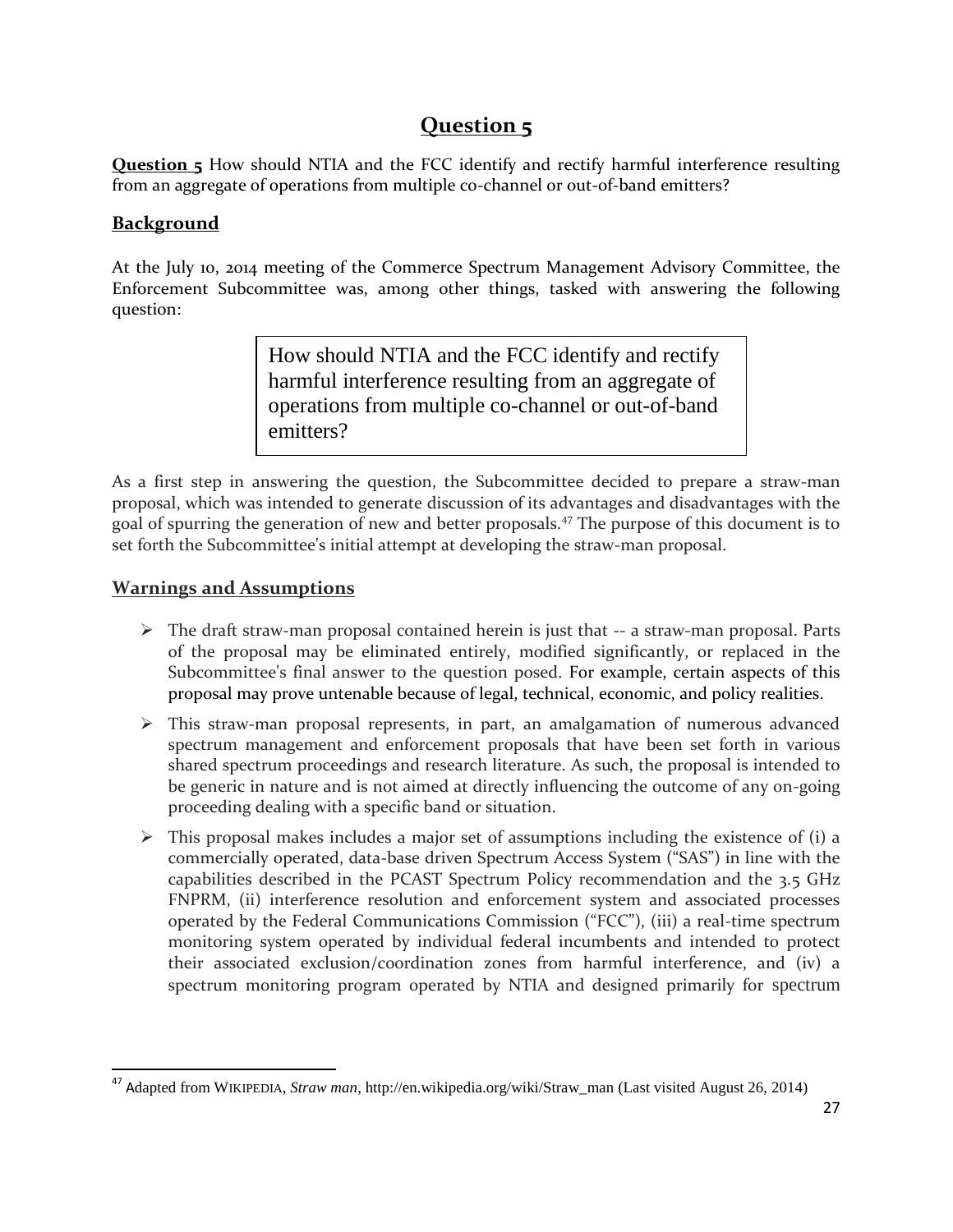management occupancy measurements and research purposes.<sup>48</sup> (See Figure  $_1$  for a preliminary diagram illustrating these different systems.)

The proposal focuses on how the assumed collection of systems and processes described immediately above will interface and interact with one another to prevent or, when necessary, mitigate harmful interference to incumbent federal government communications and sensing systems. More specifically, note that the focus is on the protection of incumbent federal government systems from potential interference generated by commercial systems sharing a given band and *not* (i) on the protection of commercial systems from potential interference produced by federal government systems *nor* (ii) on the protection of incumbent commercial systems from potential interference generated by new commercial entrants. However, some of the techniques set forth in this proposal could be adopted in the latter two situations.

- $\triangleright$  Perhaps most critically, this straw-man proposal assumes the existence of Harm Claim Thresholds, Interference Limits, or Reception Limits<sup>49</sup> established through a multistakeholder or similar process. Reception Limits specify signal strength thresholds above which receiver operators may claim protection against harmful interference.<sup>50</sup> Note that Reception Limits are "ways to describe the environment in which a receiver must operate.<sup>"51</sup> Reception Limits are *not* receiver performance standards.<sup>52</sup>
- $\triangleright$  While the straw-man proposal described herein intends to address the situation where interference is produced from the aggregate operations of multiple co-channel and out-ofband RF emitters, the concepts set forth may also be useful to the Enforcement Subcommittee in answering other questions that were posed by NTIA at the July 10, 2014 meeting.<sup>53</sup>
- $\triangleright$  Finally, this straw-man proposal is not intended to address the situation where the interference being experienced is producing an immediate threat to the safety of life and property. Rather, it is assumed that any such immediate threat would be handled as a non-routine matter through the cooperative efforts of the NTIA, the FCC, and, as needed, the commercial operator of the associated SAS system. Further, it is assumed that the processes and procedures necessary to respond to such immediate threats will be developed by the Subcommittee in responding to the question: "How can service providers, federal users, and regulators identify and stop harmful interference as quickly as possible?"

http://transition.fcc.gov/oet/tac/tacdocs/reports/TACInterferenceLimitsIntrov1.o.pdf

 $\overline{\phantom{a}}$ 

<sup>48</sup> The NTIA Spectrum Monitoring Program is currently in the pilot stage. *See* Michael Cotton, Presentation on *U.S. Federal Government Spectrum Monitoring*, *available at* http://research.microsoft.com/enus/events/spectrum2014/default.aspx (Last visited August 26, 2014)

<sup>&</sup>lt;sup>49</sup> These terms are used interchangeably for the purposes of this proposal.

<sup>50</sup> FCC TECHNOLOGICAL ADVISORY COUNCIL, SPECTRUM/RECEIVER PERFORMANCE WORKING GROUP*, Interference Limits Policy and Harm Claim Thresholds: An Introduction* (March 5, 2014) (hereinafter SPECTRUM/RECEIVER PERFORMANCE WORKING GROUP), *available at*

 $^{51}$  *Id.* <sup>52</sup> *Id.*

<sup>&</sup>lt;sup>53</sup> COMMERCE SPECTRUM MANAGEMENT ADVISORY COMMITTEE, NTIA, Transcript of July 10, 2014 Meeting, at 26, *available at* http://www.ntia.doc.gov/files/ntia/publications/07102014\_csmac\_transcript.pdf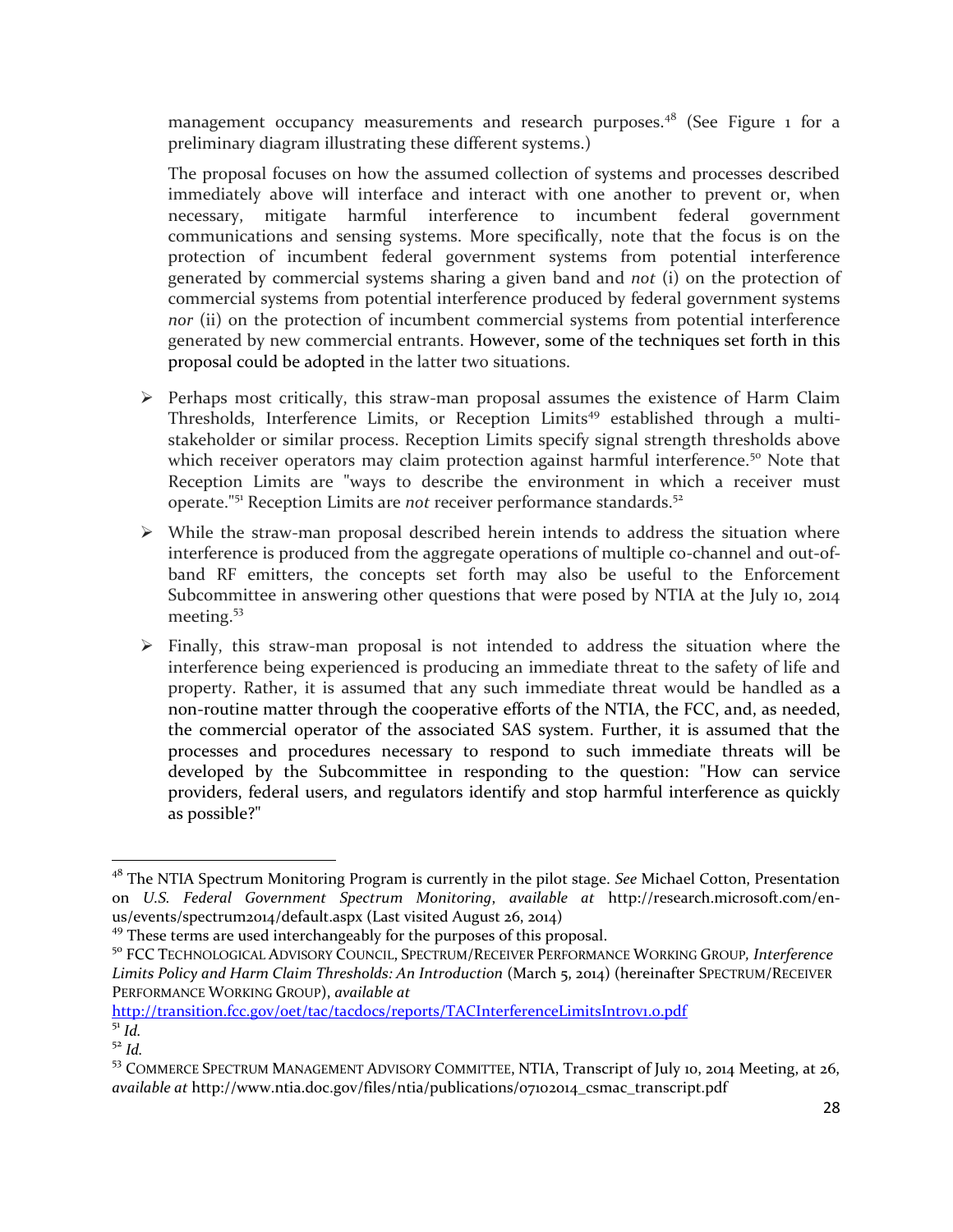## **Strawman Enforcement Proposal for Dealing with Aggregate Interference**

In setting forth this straw-man proposal, the Subcommittee considered two cases of aggregate interference. In the first case, the individual signals from multiple co-channel or out-of-band emitters that make up the aggregate interference received at a location within the exclusion/coordination zone are strong enough to be detected, located, and identified/classified. In the second case, interference within the exclusion/coordination zone is being produced by aggregated but individually unidentifiable emissions from potentially hundreds, if not thousands, of intentional and unintentional radiating devices.

Aggregated, individually unidentifiable interference of this type tends to be noise-like in character and raises the effective noise floor at the receiver. Because of the differing implications of these two cases, this proposal addresses each separately.

## *Individually Identifiable Signal Case*

In the first case, the real-time, terrestrial spectrum monitoring system operated by or on behalf of the federal incumbents to protect their exclusion/coordination zone would be constantly scanning for active and identifiable interfering signals. If such signals were detected, the system would use its associated direction finding capabilities to locate the interfering signals. The system would also identify each of the signals and measure their respective signal strength. This process would occur at locations and under conditions set by a multi-stakeholder process previously mentioned. The signals would be identified by transmissions made in the clear (i.e., not encrypted) at the start of any communications and at regular intervals thereafter. The individual interfering signals would also be classified based upon *a priori* information on the type of emissions expected in the band (based upon standard emission designators).<sup>54</sup> In carrying out this function, the real-time monitoring system, consisting of fixed, mobile, transportable, and portable equipment, could gain assistance from the commercially operated SAS system. The SAS system would provide information on the individual emitters under its control. This information would function much like the traditional logging/record keeping requirements described in the TAC's *Interference Resolution and Enforcement White Paper*. <sup>55</sup> The SAS could request assistance from the FCC to initiate routine inference resolution and enforcement procedures, if the interference in total or in part is being produced by systems that are not identifiable by or under the control of the SAS system.

On the one hand, if the measurements made by the monitoring system indicate that aggregate interference is approaching the harm claim threshold, it would notify the SAS operator to allow it to take voluntary, precautionary steps to avoid exceeding the limit and causing harmful interference. It could do so simply by reducing the number of channel assignments being issued. In a more sophisticated system, it could do so by ordering reductions in transmitter power or changes in antenna patterns used by the co-channel or out-of-band sources of interference.

 $\overline{a}$ 

<sup>&</sup>lt;sup>54</sup> Classification in this case refers to determining the type of signal being transmitted and its associated technical parameters.

<sup>55</sup> SPECTRUM/RECEIVER PERFORMANCE WORKING GROUP, *supra* note 4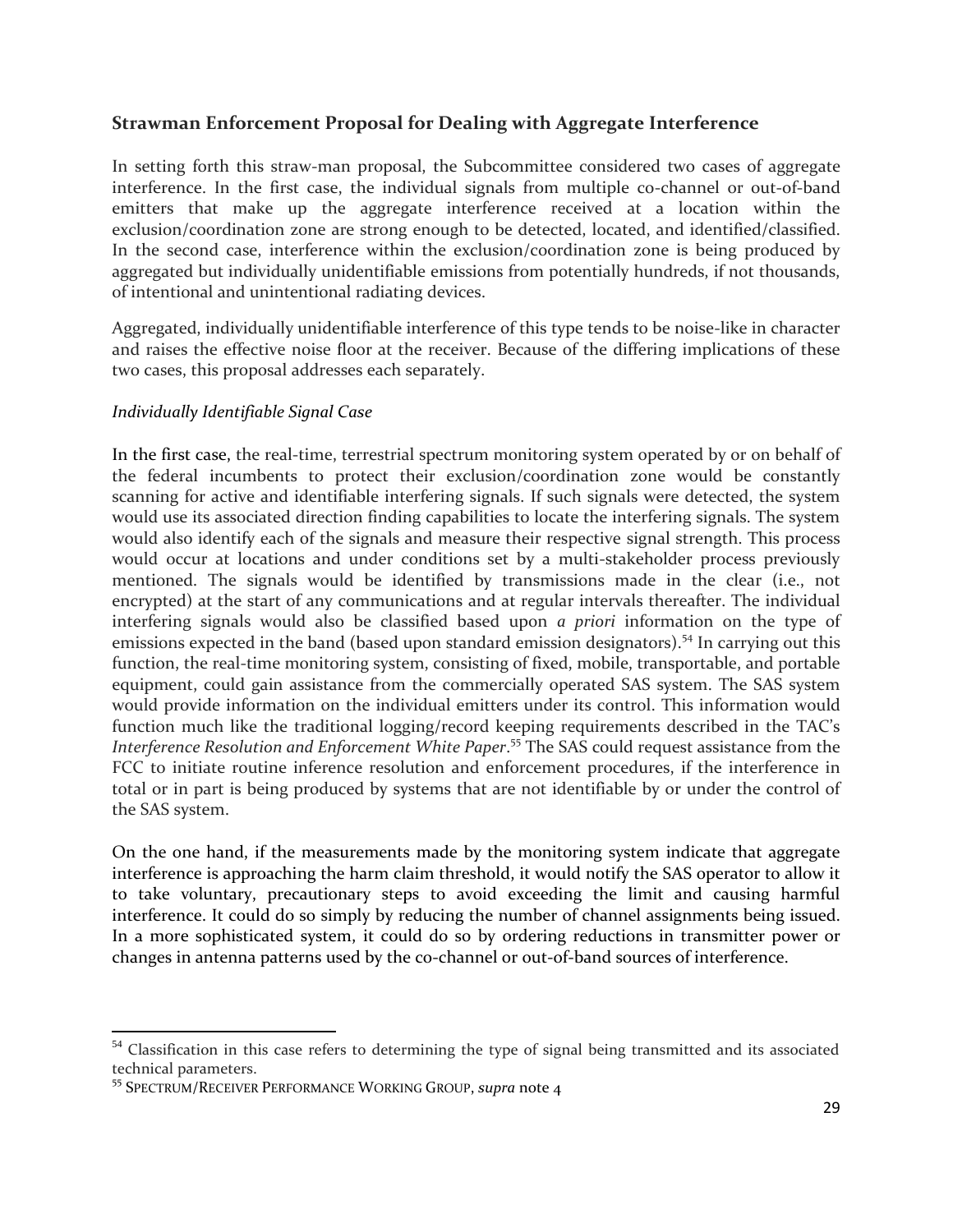On the other hand, if the measurements indicate that aggregate interference has exceeded the limit and by definition caused harmful interference, the federal government (i.e., the FCC and NTIA) would order the SAS operator to mitigate the interference. It could mitigate either by taking defective devices out of service or, if the devices are operating properly, by utilizing the techniques discussed in the previous paragraph.

## *Individually Unidentifiable Signal Case*

 $\overline{a}$ 

As previously noted, in this case the aggregated interference would be noise-like in character and would effectively increase the radio noise floor experienced by the receivers within the exclusion/coordination zone. Noise of this type typically does not change rapidly in time, is spread over a wide geographic area and tends to be highest in urban and other areas with high population density. Because of these noise characteristics, the routine radio noise measurements being made by the terrestrial spectrum monitoring system operated by or for the federal incumbents should be augmented by systematic, wide-area, airborne measurements made several times per year in regions determined to be at the highest risk from an increasing radio noise floor<sup>56</sup> or appropriately configured fixed spectrum observatory systems that continuously monitor the spectrum power levels. These airborne measurements would be particularly helpful in assisting the incumbents in choosing locations or routes for their mobile ground-based measurements. Both approaches operating together or separately would provide vital information on the long-term trends in the radio noise environment. If the combined terrestrial and airborne measurements reveal, for example, that creeping urbanization is increasing the noise level within the exclusion/coordination zone, it could be compensated for by (i) changes in the interference permitted from identifiable sources, (ii) providing, if feasible, an additional geographic buffer zone around the exclusion/coordination zone, or (iii) taking stronger *ex ante*  steps to reduce the aggregate noise-like interference being produced by intentional, unintentional, and incidental radiators<sup>57</sup>.

<sup>&</sup>lt;sup>56</sup> Some airborne measurements would be made in quiet areas to determine typical levels of RF noise in rural versus urban areas.

<sup>57</sup> Because of the volume of data involved in making wideband I/Q measurements, it has been suggested that, just as Flight Data Recorders ("black boxes") are used in aircraft accident investigations, I/Q data from mobile/portable devices could be retained only during interference incidents and then analyzed later when greater computer processing power and software based analytical capabilities are available. *See* FCC TECHNOLOGICAL ADVISORY COUNCIL, *Introduction to Interference Resolution, Enforcement and Radio Noise - A White Paper* (June 10, 2014), p. 18, *available at*

http://transition.fcc.gov/bureaus/oet/tac/tacdocs/meeting61014/InterferenceResolution-Enforcement-Radio-Noise-White-Paper.pdf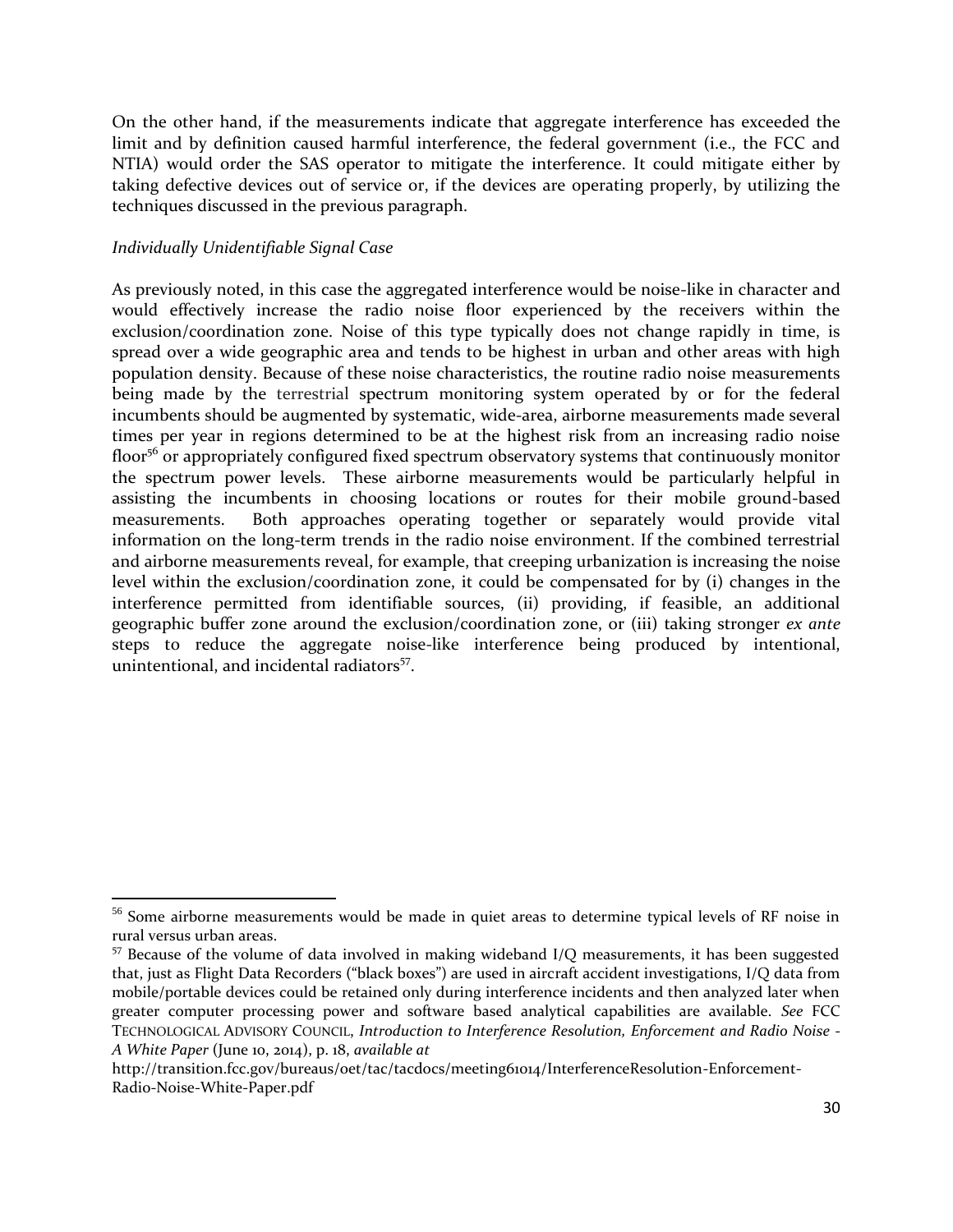

Figure 1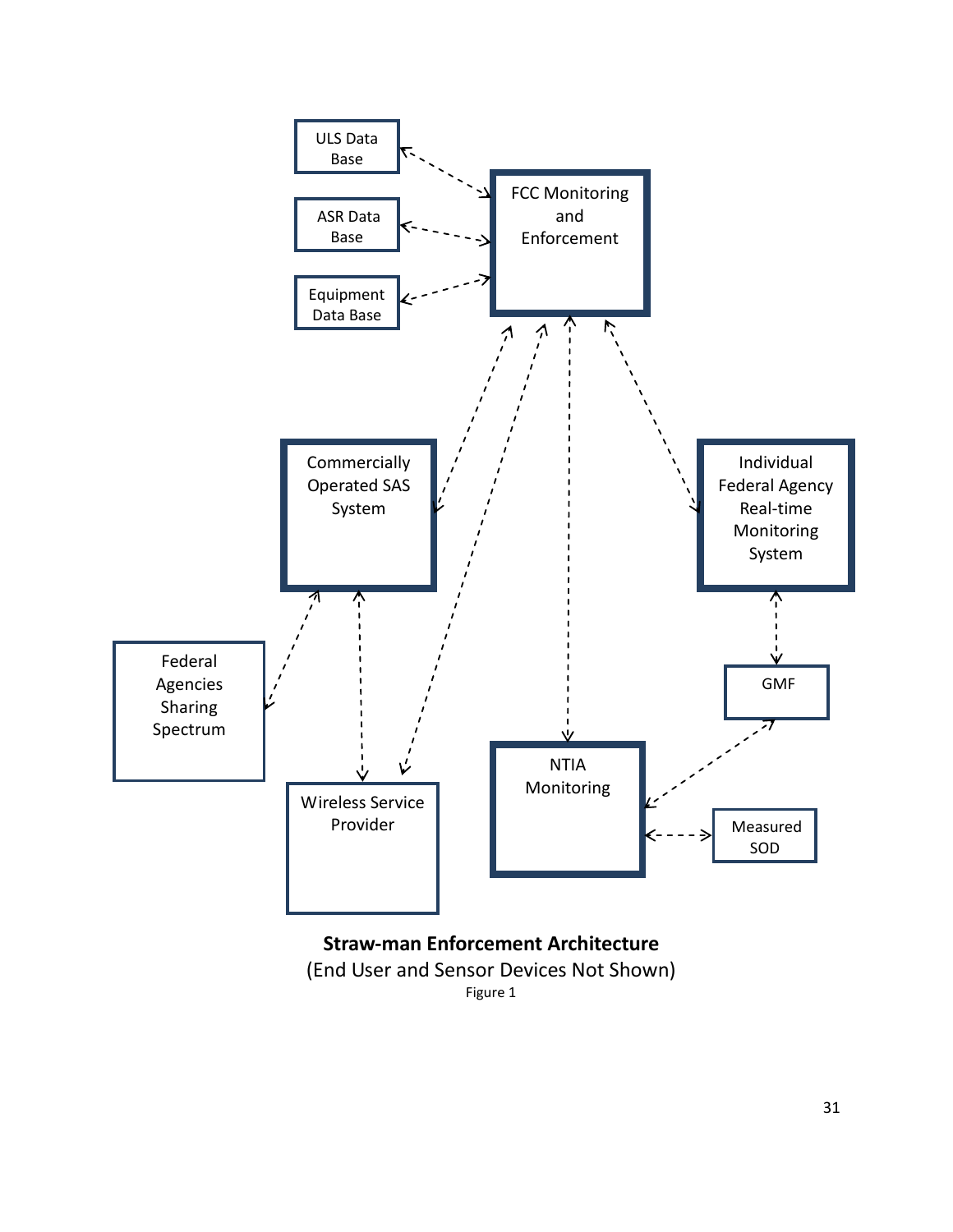## **Additional Commentary**

### *Wideband I/Q Measurements*

As in other areas of radio communications, interference resolution and enforcement must rely on accurate and reliable measurements of the technical characteristics of signals. Because of the reliance on data analysis, the proposal is not meant to address the situation where the interference being experienced is producing an immediate threat to the safety of life and property. Rather, this proposal is designed to address longer-term interference resolution and enforcement challenges where there is time for intense, data-driven analyses of measured and recorded signals. Such after-the-fact analysis is enhanced by obtaining and recording as much information as possible during the original measurements. This can be done by measuring and recording Inphase and Quadrature ("I/Q") information in a large swath of spectrum in the band or bands of interest. The principal disadvantage of recording I/Q information is that it produces very large amounts of data relative to recording even fine-grained signal intensity information. The other disadvantage is the potential privacy issues associated with storing large amounts of information that includes the data being transferred that could later be mined for content. The principal advantage of recording I/Q information is that it greatly enhances the ability, after-the-fact, to detect, identify/classify, and locate interfering signals. As more monitoring systems are rolled out to support increased spectrum sharing, the Subcommittee recommends the collection and retention of the wideband I/Q information when it is economically feasible to do so.<sup>58</sup>

## *Other Potential Sources of Interference Data Including Crowdsourcing*

The straw-man enforcement proposal envisions that most of the data required for interference resolution and enforcement would come from the real-time spectrum monitoring system operated by individual federal incumbents. This data would be augmented by some information coming from the FCC and, potentially in the longer term, from the spectrum monitoring system currently being deployed by NTIA on a pilot basis. Data could come from service providers because they often make interference measurements for their own purposes. While in principal these measurements could be used for enforcement purposes, this use is often constrained by proprietary concerns. Additionally, the FCC has established provisions for both service providers and individual end users to file interference complaints with supporting information.

Due to the growth of "intelligent" end user devices with much greater digital processing power, memory capacity and online connectivity, crowdsourcing of interference measurements is entirely plausible. Existing consumer devices, or a selected number of specially enhanced devices owned by consumers, could be used on a voluntary basis to assist in detecting, identifying, and locating malfunctioning devices or devices being used for the deliberate jamming or spoofing of critical systems. The use of "big data" and crowdsourcing techniques in interference resolution and enforcement is discussed in a recent TAC report entitled *Introduction to Interference Resolution, Enforcement and Radio Noise*. <sup>59</sup> It is also the subject of RadioMap, a significant research effort currently underway at DARPA. A major advantage in using end user devices to report

 $\overline{a}$ 

<sup>58</sup> *Id.* 

<sup>59</sup> *See* NTIA COMMERCE SPECTRUM MANAGEMENT ADVISORY COMMITTEE, *Report of the Enforcement Working Group* (March 28, 2014), *available at*

http://www.ntia.doc.gov/files/ntia/publications/csmac\_enforcement\_wg\_report\_032814.pdf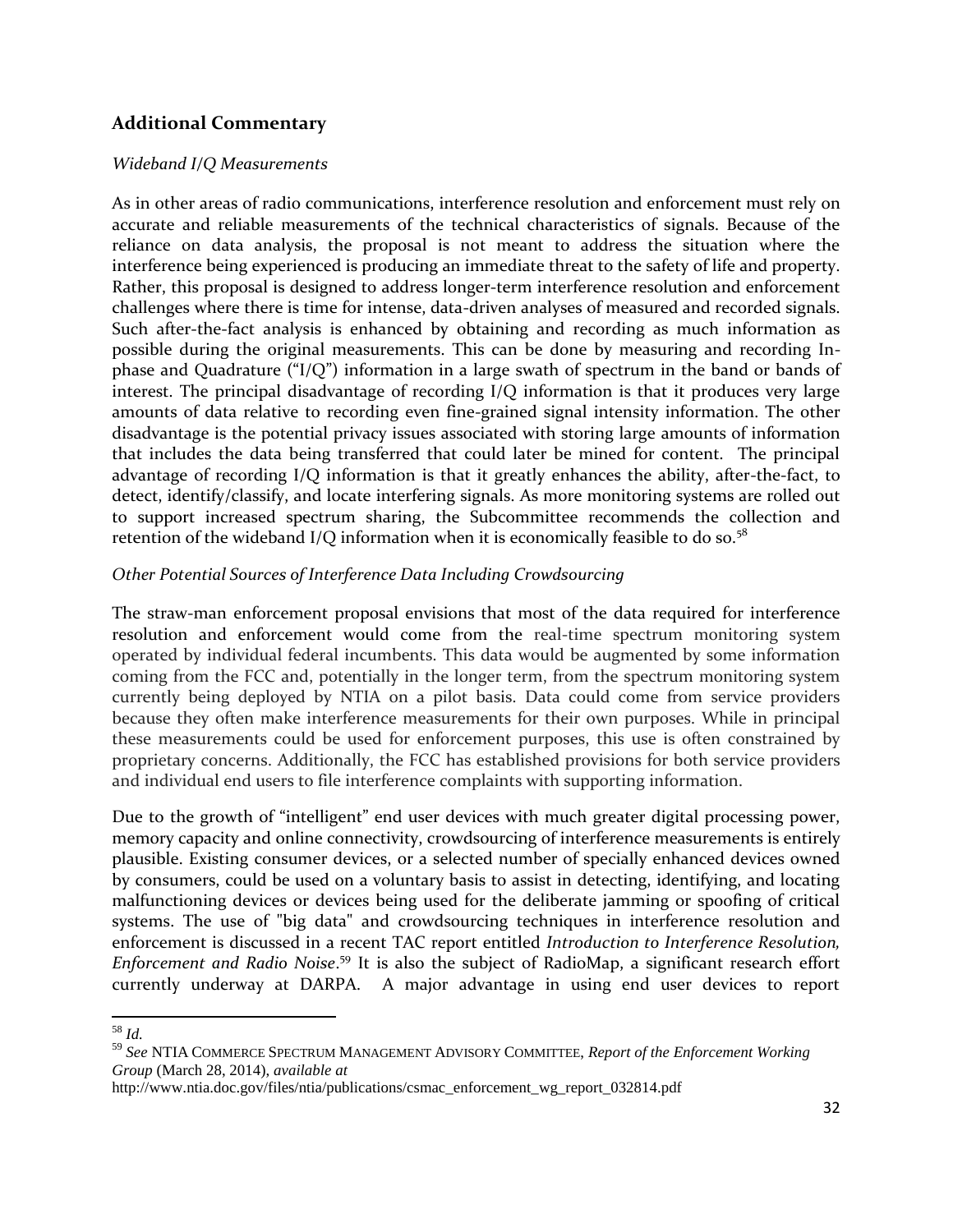interference incidents or to make interference measurements is that it places monitoring devices close to low power base stations (e.g., pico-cells in a commercial cellular system) whose signals would otherwise be difficult to detect.

## *Role of the FCC Operated Interference Resolution and Enforcement System*

Today, the FCC operates its traditional interference resolution and enforcement system primarily through its Enforcement Bureau. Due to resource constraints, it is the Subcommittee's understanding that the Enforcement Bureau focuses most of its attention on interference incidents that are an immediate threat to the safety of life and property. The Subcommittee is scheduled to meet with the Chief of the Enforcement Bureau in the near future. The meeting will provide an opportunity for members of the Subcommittee to further ascertain the capabilities of the agency to provide support for the longer-term interference resolution and enforcement challenges of this straw-man enforcement proposal.

If an interference source is an emitter that is under the jurisdiction of the FCC, it is the Subcommittee's understanding that that the FCC will have the ultimate responsibility for taking enforcement actions such as issuing a Notice of Apparent Liability or Notice of Violation.<sup>60</sup> This means if the real-time spectrum monitoring system operated by individual federal incumbents detect and identify an interfering signal from a commercial system or device, the enforcement action would be assigned to the FCC.

### *Legal and Policy Issues*

 $\overline{a}$ 

Operation of the straw-man enforcement proposal described in this document would raise certain legal and policy issues that have not been previously addressed. The March 28, 2014 report of CSMAC's Enforcement Working Group raised a number of questions about the legal implications in instances where spectrum is shared between federal and non-federal entities.<sup>61</sup> Examples of these questions include: What due process rights would a commercial entity have when faced with a demand by a federal government agency to shut down a system or individual devices because of interference? What if the FCC and NTIA do not agree on the issuance of the demand or whether mitigation steps taken by the commercial operator are adequate? As the straw-man evolves into a more definitive proposal these types of legal questions must be resolved.

In addition to the type of legal issues raised immediately above, there are at least two major policy areas that have largely not been addressed in this draft of the straw-man proposal. The first is cyber security and the second is privacy. Cybersecurity issues must be addressed early in the development of the enforcement system because of the increased importance of wireless communications in relation to the Nation's economic and social well-being, national and

 $^{60}$  Sometimes the U.S. Department of Justice and U.S. Marshals Service within that Executive Branch agency aid the FCC in carrying about enforcement actions.

<sup>61</sup> COMMERCE SPECTRUM MANAGEMENT ADVISORY COMMITTEE, NTIA, *Enforcement Working Group Report* (Mar. 28, 2014), *available at*

http://www.ntia.doc.gov/files/ntia/publications/csmac\_enforcement\_wg\_report\_032814.pdf